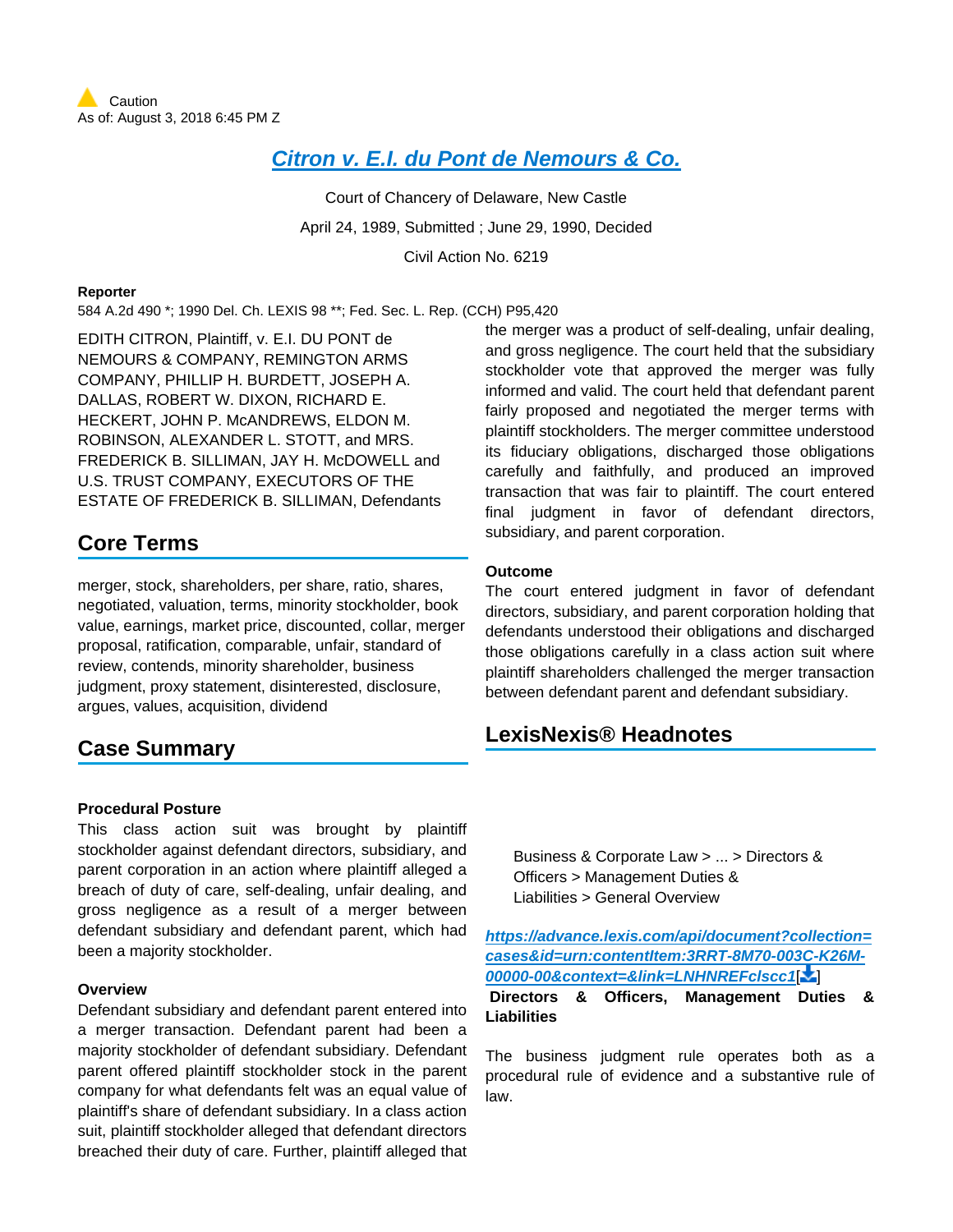Business & Corporate Law > ... > Management Duties & Liabilities > Causes of Action > Self-Dealing

Business & Corporate Law > ... > Directors & Officers > Management Duties & Liabilities > General Overview

Business & Corporate Law > ... > Management Duties & Liabilities > Causes of Action > General **Overview** 

**[https://advance.lexis.com/api/document?collection=](https://advance.lexis.com/api/document?collection=cases&id=urn:contentItem:3RRT-8M70-003C-K26M-00000-00&context=&link=LNHNREFclscc2) [cases&id=urn:contentItem:3RRT-8M70-003C-K26M-](https://advance.lexis.com/api/document?collection=cases&id=urn:contentItem:3RRT-8M70-003C-K26M-00000-00&context=&link=LNHNREFclscc2)[00000-00&context=&link=LNHNREFclscc2](https://advance.lexis.com/api/document?collection=cases&id=urn:contentItem:3RRT-8M70-003C-K26M-00000-00&context=&link=LNHNREFclscc2)**[\[](#page-11-1) ]  **Causes of Action, Self-Dealing**

As a rule of evidence, the business judgment rule creates a presumption that in making a business decision, the directors of a corporation acted on an informed basis, i.e., with due care, in good faith and in the honest belief that the action taken was in the best interest of the company. The presumption initially attaches to a director-approved transaction within a board's conferred or apparent authority in the absence of any evidence of fraud, bad faith, or self-dealing in the usual sense of personal profit or betterment. The burden falls upon the proponent of a claim to rebut the presumption by introducing evidence either of director self-interest, if not self-dealing, or that the directors either lacked good faith or failed to exercise due care.

Business & Corporate Law > ... > Directors & Officers > Management Duties & Liabilities > General Overview

**[https://advance.lexis.com/api/document?collection=](https://advance.lexis.com/api/document?collection=cases&id=urn:contentItem:3RRT-8M70-003C-K26M-00000-00&context=&link=LNHNREFclscc3) [cases&id=urn:contentItem:3RRT-8M70-003C-K26M-](https://advance.lexis.com/api/document?collection=cases&id=urn:contentItem:3RRT-8M70-003C-K26M-00000-00&context=&link=LNHNREFclscc3)[00000-00&context=&link=LNHNREFclscc3](https://advance.lexis.com/api/document?collection=cases&id=urn:contentItem:3RRT-8M70-003C-K26M-00000-00&context=&link=LNHNREFclscc3)**[\[](#page-11-2) ]  **Directors & Officers, Management Duties & Liabilities**

If the proponent fails to meet her burden of establishing facts rebutting the presumption, the business judgment rule, as a substantive rule of law, will attach to protect the directors and the decisions they make.

Business & Corporate Law > ... > Shareholder Actions > Actions Against Corporations > General **Overview** 

**[https://advance.lexis.com/api/document?collection=](https://advance.lexis.com/api/document?collection=cases&id=urn:contentItem:3RRT-8M70-003C-K26M-00000-00&context=&link=LNHNREFclscc4) [cases&id=urn:contentItem:3RRT-8M70-003C-K26M-](https://advance.lexis.com/api/document?collection=cases&id=urn:contentItem:3RRT-8M70-003C-K26M-00000-00&context=&link=LNHNREFclscc4)[00000-00&context=&link=LNHNREFclscc4](https://advance.lexis.com/api/document?collection=cases&id=urn:contentItem:3RRT-8M70-003C-K26M-00000-00&context=&link=LNHNREFclscc4)**[\[](#page-11-3) ]  **Shareholder Actions, Actions Against Corporations**

The entire fairness standard flows from the principle that where a majority stockholder stands on both sides of a challenged transaction, it has the burden of demonstrating, after careful scrutiny by the court, that the transaction was entirely fair to the minority.

<span id="page-1-0"></span>Business & Corporate Law > ... > Directors & Officers > Management Duties & Liabilities > General Overview

**[https://advance.lexis.com/api/document?collection=](https://advance.lexis.com/api/document?collection=cases&id=urn:contentItem:3RRT-8M70-003C-K26M-00000-00&context=&link=LNHNREFclscc5) [cases&id=urn:contentItem:3RRT-8M70-003C-K26M-](https://advance.lexis.com/api/document?collection=cases&id=urn:contentItem:3RRT-8M70-003C-K26M-00000-00&context=&link=LNHNREFclscc5)[00000-00&context=&link=LNHNREFclscc5](https://advance.lexis.com/api/document?collection=cases&id=urn:contentItem:3RRT-8M70-003C-K26M-00000-00&context=&link=LNHNREFclscc5)**[ [\]](#page-12-0)

 **Directors & Officers, Management Duties & Liabilities**

To invoke the entire fairness review standard, all that is required is that the parent corporation has stood on both sides of the transaction.

Business & Corporate Law > ... > Shareholder Actions > Actions Against Corporations > General **Overview** 

Mergers & Acquisitions Law > General Overview

**[https://advance.lexis.com/api/document?collection=](https://advance.lexis.com/api/document?collection=cases&id=urn:contentItem:3RRT-8M70-003C-K26M-00000-00&context=&link=LNHNREFclscc6) [cases&id=urn:contentItem:3RRT-8M70-003C-K26M-](https://advance.lexis.com/api/document?collection=cases&id=urn:contentItem:3RRT-8M70-003C-K26M-00000-00&context=&link=LNHNREFclscc6)[00000-00&context=&link=LNHNREFclscc6](https://advance.lexis.com/api/document?collection=cases&id=urn:contentItem:3RRT-8M70-003C-K26M-00000-00&context=&link=LNHNREFclscc6)**[\[](#page-12-1) ]

 **Shareholder Actions, Actions Against Corporations**

The validity of a merger and of a parent subsidiary's conduct as a subsidiary's majority stockholder must be evaluated in accordance with the entire fairness standard. However, if the merger was ratified by a fully informed majority of a subsidiary's minority stockholders, the burden will shift to the minority stockholder to prove that the merger was unfair.

Business & Corporate Law > ... > Management Duties & Liabilities > Defenses > General Overview

Business & Corporate Law > ... > Corporate Governance > Directors & Officers > General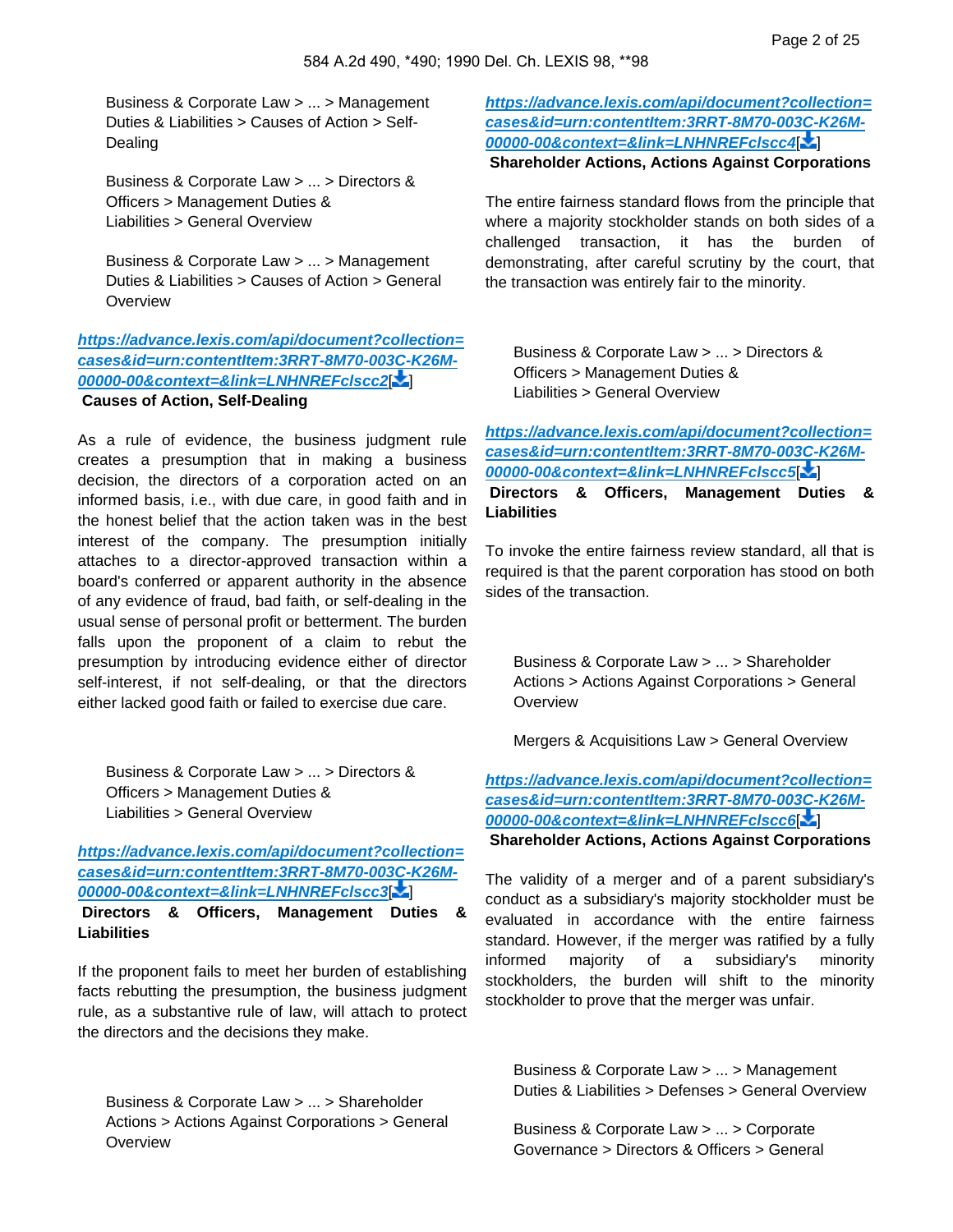#### **Overview**

Business & Corporate Law > ... > Directors & Officers > Management Duties & Liabilities > General Overview

Business & Corporate Law > ... > Shareholder Actions > Actions Against Corporations > General **Overview** 

**[https://advance.lexis.com/api/document?collection=](https://advance.lexis.com/api/document?collection=cases&id=urn:contentItem:3RRT-8M70-003C-K26M-00000-00&context=&link=LNHNREFclscc7) [cases&id=urn:contentItem:3RRT-8M70-003C-K26M-](https://advance.lexis.com/api/document?collection=cases&id=urn:contentItem:3RRT-8M70-003C-K26M-00000-00&context=&link=LNHNREFclscc7)[00000-00&context=&link=LNHNREFclscc7](https://advance.lexis.com/api/document?collection=cases&id=urn:contentItem:3RRT-8M70-003C-K26M-00000-00&context=&link=LNHNREFclscc7)**[\[](#page-12-2) ]  **Management Duties & Liabilities, Defenses**

[Del. Code Ann. tit. 8, § 144](https://advance.lexis.com/api/document?collection=statutes-legislation&id=urn:contentItem:5SY3-C2H0-004D-41ST-00000-00&context=) essentially provides that an interested transaction between a corporation and its directors (or between the corporation and an entity in which the corporation's directors are also directors or have a financial interest) will not be void or voidable solely for that reason, if the transaction (i) is approved in good faith by a majority of informed, disinterested directors, or (ii) is ratified by an informed, good faith vote of shareholders, or (iii) is fair to the corporation at the time it is approved.

Business & Corporate Law > ... > Directors & Officers > Management Duties & Liabilities > General Overview

Estate, Gift & Trust Law > ... > Personal Gifts > Gift Procedures > General Overview

# **[https://advance.lexis.com/api/document?collection=](https://advance.lexis.com/api/document?collection=cases&id=urn:contentItem:3RRT-8M70-003C-K26M-00000-00&context=&link=LNHNREFclscc8) [cases&id=urn:contentItem:3RRT-8M70-003C-K26M-](https://advance.lexis.com/api/document?collection=cases&id=urn:contentItem:3RRT-8M70-003C-K26M-00000-00&context=&link=LNHNREFclscc8)[00000-00&context=&link=LNHNREFclscc8](https://advance.lexis.com/api/document?collection=cases&id=urn:contentItem:3RRT-8M70-003C-K26M-00000-00&context=&link=LNHNREFclscc8)**[\[](#page-12-3) ]

 **Directors & Officers, Management Duties & Liabilities**

Approval by fully informed disinterested directors under section [Del. Code Ann. tit. 8, § 144\(a\)\(1\)](https://advance.lexis.com/api/document?collection=statutes-legislation&id=urn:contentItem:5SY3-C2H0-004D-41ST-00000-00&context=) or disinterested stockholders under section [Del. Code Ann.](https://advance.lexis.com/api/document?collection=statutes-legislation&id=urn:contentItem:5SY3-C2H0-004D-41ST-00000-00&context=)  tit. 8,  $\frac{1}{2}$  144 (a)(2), permits invocation of the business judgment rule and limits judicial review to issues of gift or waste with the burden of proof upon the party attacking the transaction.

Business & Corporate Law > ... > Directors & Officers > Management Duties & Liabilities > General Overview

Estate, Gift & Trust Law > ... > Personal Gifts > Gift Procedures > General Overview

Mergers & Acquisitions Law > Mergers > Duties & Liabilities of Directors & Officers

**[https://advance.lexis.com/api/document?collection=](https://advance.lexis.com/api/document?collection=cases&id=urn:contentItem:3RRT-8M70-003C-K26M-00000-00&context=&link=LNHNREFclscc9) [cases&id=urn:contentItem:3RRT-8M70-003C-K26M-](https://advance.lexis.com/api/document?collection=cases&id=urn:contentItem:3RRT-8M70-003C-K26M-00000-00&context=&link=LNHNREFclscc9)[00000-00&context=&link=LNHNREFclscc9](https://advance.lexis.com/api/document?collection=cases&id=urn:contentItem:3RRT-8M70-003C-K26M-00000-00&context=&link=LNHNREFclscc9)**[\[](#page-12-4) ]

 **Directors & Officers, Management Duties & Liabilities**

Except in the case of parent-subsidiary mergers, the courts have applied the business judgment rule and limits judicial review to issues of gift or waste with the burden of proof upon the party attacking the transaction, and reach similar results, in interested transaction cases that are not decided under *[Del. Code Ann. tit. 8, § 144](https://advance.lexis.com/api/document?collection=statutes-legislation&id=urn:contentItem:5SY3-C2H0-004D-41ST-00000-00&context=)*.

<span id="page-2-0"></span>Business & Corporate Law > ... > Directors & Officers > Management Duties & Liabilities > General Overview

**[https://advance.lexis.com/api/document?collection=](https://advance.lexis.com/api/document?collection=cases&id=urn:contentItem:3RRT-8M70-003C-K26M-00000-00&context=&link=LNHNREFclscc10) [cases&id=urn:contentItem:3RRT-8M70-003C-K26M-](https://advance.lexis.com/api/document?collection=cases&id=urn:contentItem:3RRT-8M70-003C-K26M-00000-00&context=&link=LNHNREFclscc10)[00000-00&context=&link=LNHNREFclscc10](https://advance.lexis.com/api/document?collection=cases&id=urn:contentItem:3RRT-8M70-003C-K26M-00000-00&context=&link=LNHNREFclscc10)**[ ]

 **Directors & Officers, Management Duties & Liabilities**

<span id="page-2-1"></span>[Del. Code Ann. tit. 8, § 144](https://advance.lexis.com/api/document?collection=statutes-legislation&id=urn:contentItem:5SY3-C2H0-004D-41ST-00000-00&context=) does not provide the exclusive validation standard for interested transactions.

Business & Corporate Law > ... > Directors & Officers > Management Duties & Liabilities > General Overview

Civil Procedure > Appeals > Standards of Review > De Novo Review

Mergers & Acquisitions Law > Mergers > Duties & Liabilities of Directors & Officers

Mergers & Acquisitions Law > General Overview

**[https://advance.lexis.com/api/document?collection=](https://advance.lexis.com/api/document?collection=cases&id=urn:contentItem:3RRT-8M70-003C-K26M-00000-00&context=&link=LNHNREFclscc11) [cases&id=urn:contentItem:3RRT-8M70-003C-K26M-](https://advance.lexis.com/api/document?collection=cases&id=urn:contentItem:3RRT-8M70-003C-K26M-00000-00&context=&link=LNHNREFclscc11)[00000-00&context=&link=LNHNREFclscc11](https://advance.lexis.com/api/document?collection=cases&id=urn:contentItem:3RRT-8M70-003C-K26M-00000-00&context=&link=LNHNREFclscc11)**[ ]

 **Directors & Officers, Management Duties & Liabilities**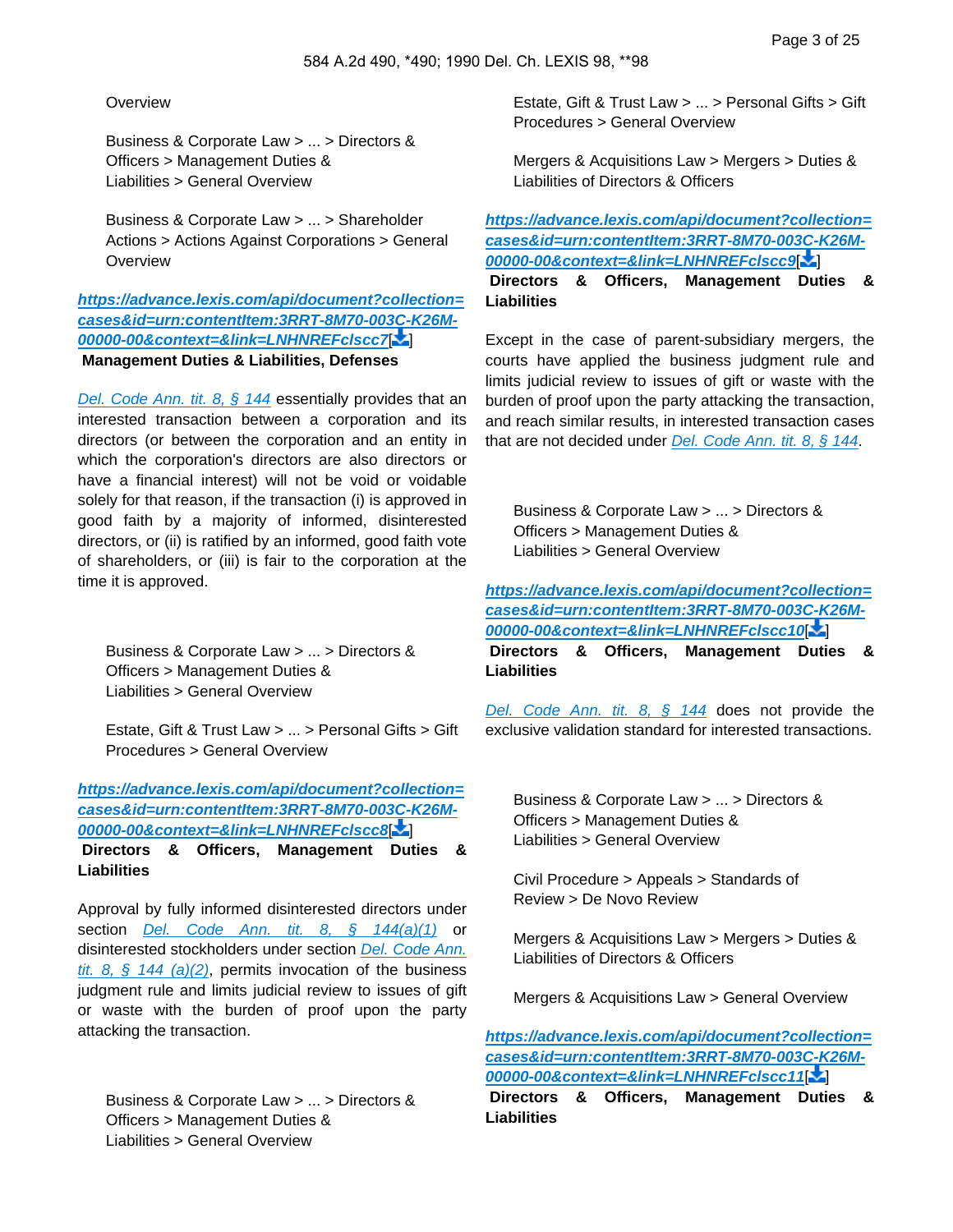Minority stockholder ratification of a parent-subsidiary merger will not cause the transaction to be evaluated under the business judgment review standard that normally applies to challenged stock options or the other above described corporate transactions. Rather, in a parent-subsidiary merger context, shareholder ratification operates only to shift the burden of persuasion, not to change the substantive standard of review (entire fairness). Nor does the fact that the merger is negotiated by a committee of independent, disinterested directors alter the review standard.

independent directors, no court could be certain whether the transaction terms fully approximate what truly independent parties would have achieved in an arm's length negotiation. Given that uncertainty, a court might well conclude that even minority shareholders who have ratified a parent-subsidiary merger need procedural protections beyond those afforded by full disclosure of all material facts. One way to provide such protections would be to adhere to the more stringent entire fairness standard of judicial review.

<span id="page-3-0"></span>Business & Corporate Law > ... > Directors & Officers > Management Duties & Liabilities > General Overview

Governments > Fiduciaries

Mergers & Acquisitions Law > Mergers > Duties & Liabilities of Directors & Officers

**[https://advance.lexis.com/api/document?collection=](https://advance.lexis.com/api/document?collection=cases&id=urn:contentItem:3RRT-8M70-003C-K26M-00000-00&context=&link=LNHNREFclscc12) [cases&id=urn:contentItem:3RRT-8M70-003C-K26M-](https://advance.lexis.com/api/document?collection=cases&id=urn:contentItem:3RRT-8M70-003C-K26M-00000-00&context=&link=LNHNREFclscc12)[00000-00&context=&link=LNHNREFclscc12](https://advance.lexis.com/api/document?collection=cases&id=urn:contentItem:3RRT-8M70-003C-K26M-00000-00&context=&link=LNHNREFclscc12)**[ ]  **Directors & Officers, Management Duties & Liabilities**

Shareholder ratification and disinterested director intervention have a different procedural effect where the transaction is a parent-subsidiary merger, than in cases where the transaction is with a fiduciary that does not control the corporation.

<span id="page-3-1"></span>Business & Corporate Law > ... > Directors & Officers > Management Duties & Liabilities > General Overview

Mergers & Acquisitions Law > Mergers > Duties & Liabilities of Shareholders

Mergers & Acquisitions Law > General Overview

**[https://advance.lexis.com/api/document?collection=](https://advance.lexis.com/api/document?collection=cases&id=urn:contentItem:3RRT-8M70-003C-K26M-00000-00&context=&link=LNHNREFclscc13) [cases&id=urn:contentItem:3RRT-8M70-003C-K26M-](https://advance.lexis.com/api/document?collection=cases&id=urn:contentItem:3RRT-8M70-003C-K26M-00000-00&context=&link=LNHNREFclscc13)[00000-00&context=&link=LNHNREFclscc13](https://advance.lexis.com/api/document?collection=cases&id=urn:contentItem:3RRT-8M70-003C-K26M-00000-00&context=&link=LNHNREFclscc13)**[ ]

 **Directors & Officers, Management Duties & Liabilities**

In a merger between the corporation and its controlling stockholder, even one negotiated by disinterested,

<span id="page-3-2"></span>Business & Corporate Law > ... > Meetings & Voting > Special Meetings > Fundamental Changes

Business & Corporate Law > ... > Directors & Officers > Management Duties & Liabilities > General Overview

Business & Corporate Law > ... > Shareholder Actions > Actions Against Corporations > General **Overview** 

**[https://advance.lexis.com/api/document?collection=](https://advance.lexis.com/api/document?collection=cases&id=urn:contentItem:3RRT-8M70-003C-K26M-00000-00&context=&link=LNHNREFclscc14) [cases&id=urn:contentItem:3RRT-8M70-003C-K26M-](https://advance.lexis.com/api/document?collection=cases&id=urn:contentItem:3RRT-8M70-003C-K26M-00000-00&context=&link=LNHNREFclscc14)[00000-00&context=&link=LNHNREFclscc14](https://advance.lexis.com/api/document?collection=cases&id=urn:contentItem:3RRT-8M70-003C-K26M-00000-00&context=&link=LNHNREFclscc14)**[ ]  **Special Meetings, Fundamental Changes**

<span id="page-3-3"></span>For shareholder ratification of any corporate action to be valid, the vote of the minority shareholders must be fully informed.

Business & Corporate Law > ... > Directors & Officers > Management Duties & Liabilities > General Overview

**[https://advance.lexis.com/api/document?collection=](https://advance.lexis.com/api/document?collection=cases&id=urn:contentItem:3RRT-8M70-003C-K26M-00000-00&context=&link=LNHNREFclscc15) [cases&id=urn:contentItem:3RRT-8M70-003C-K26M-](https://advance.lexis.com/api/document?collection=cases&id=urn:contentItem:3RRT-8M70-003C-K26M-00000-00&context=&link=LNHNREFclscc15)[00000-00&context=&link=LNHNREFclscc15](https://advance.lexis.com/api/document?collection=cases&id=urn:contentItem:3RRT-8M70-003C-K26M-00000-00&context=&link=LNHNREFclscc15)**[ ]

 **Directors & Officers, Management Duties & Liabilities**

<span id="page-3-4"></span>The parties who assert the defense of shareholder ratification have the burden to establish that they fully disclosed all material facts in their proxy disclosures.

Business & Corporate Law > ... > Directors & Officers > Management Duties & Liabilities > General Overview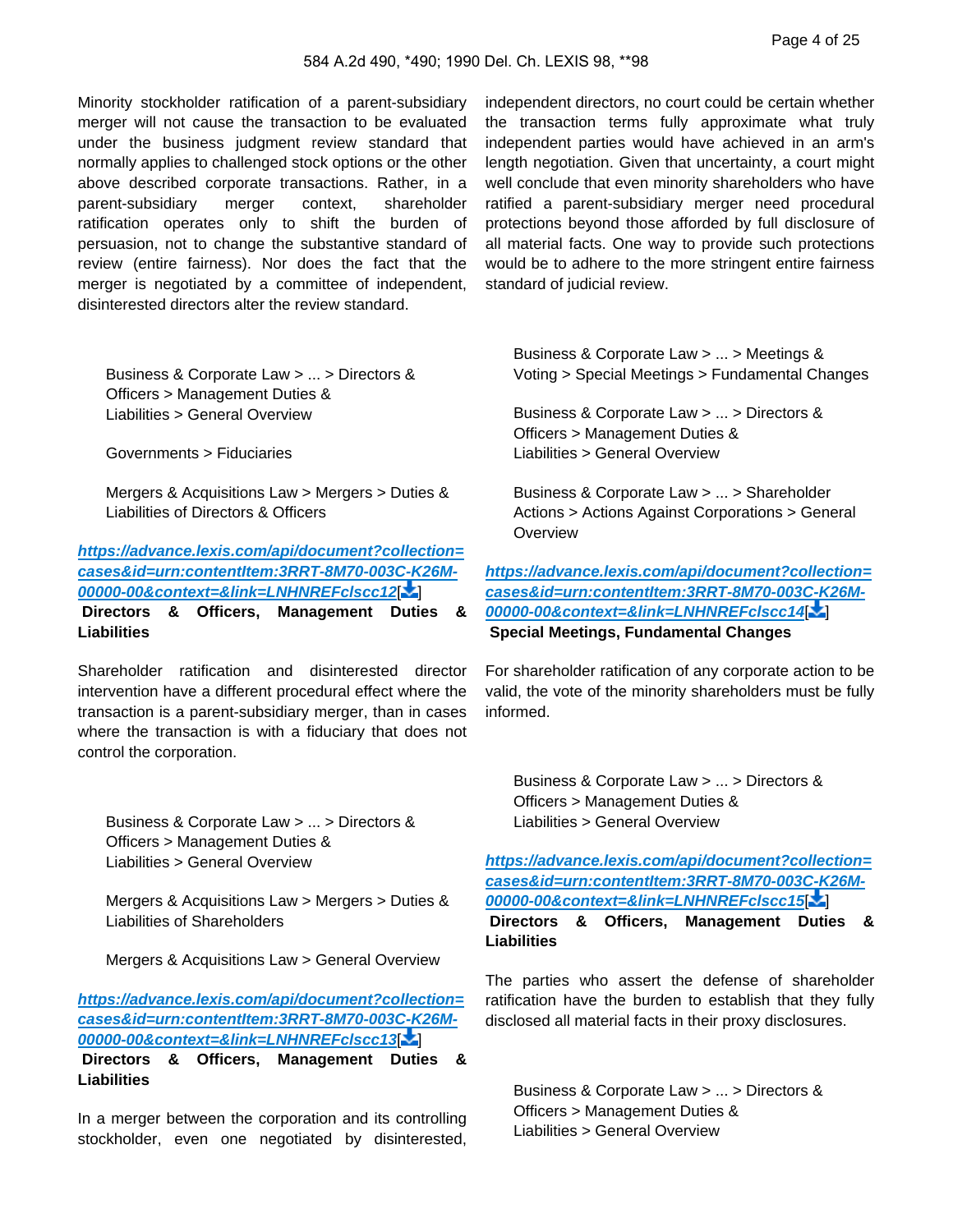**[https://advance.lexis.com/api/document?collection=](https://advance.lexis.com/api/document?collection=cases&id=urn:contentItem:3RRT-8M70-003C-K26M-00000-00&context=&link=LNHNREFclscc16) [cases&id=urn:contentItem:3RRT-8M70-003C-K26M-](https://advance.lexis.com/api/document?collection=cases&id=urn:contentItem:3RRT-8M70-003C-K26M-00000-00&context=&link=LNHNREFclscc16)[00000-00&context=&link=LNHNREFclscc16](https://advance.lexis.com/api/document?collection=cases&id=urn:contentItem:3RRT-8M70-003C-K26M-00000-00&context=&link=LNHNREFclscc16)**[ ]

 **Directors & Officers, Management Duties & Liabilities**

<span id="page-4-0"></span>Directors are not required to confess corporate wrongdoing or engage in self-flagellation in proxy materials.

Business & Corporate Law > ... > Directors & Officers > Management Duties & Liabilities > General Overview

Mergers & Acquisitions Law > Mergers > Duties & Liabilities of Directors & Officers

Business & Corporate Law > ... > Shareholder Actions > Actions Against Corporations > General **Overview** 

Mergers & Acquisitions Law > Antitrust > Premerger **Notifications** 

**[https://advance.lexis.com/api/document?collection=](https://advance.lexis.com/api/document?collection=cases&id=urn:contentItem:3RRT-8M70-003C-K26M-00000-00&context=&link=LNHNREFclscc17) [cases&id=urn:contentItem:3RRT-8M70-003C-K26M-](https://advance.lexis.com/api/document?collection=cases&id=urn:contentItem:3RRT-8M70-003C-K26M-00000-00&context=&link=LNHNREFclscc17)[00000-00&context=&link=LNHNREFclscc17](https://advance.lexis.com/api/document?collection=cases&id=urn:contentItem:3RRT-8M70-003C-K26M-00000-00&context=&link=LNHNREFclscc17)**[ ]

 **Directors & Officers, Management Duties & Liabilities**

The concept of fairness has two basic aspects: fair dealing and fair price. The former embraces questions of when the transaction is timed, how it is initiated, structured, negotiated, disclosed to the directors, and how the approvals of the directors and the stockholders are obtained. The latter aspect of fairness relates to the economic and financial considerations of the proposed merger, including all relevant factors: assets, market value, earnings, future prospects, and any other elements that affect the intrinsic or inherent value of a company's stock.

<span id="page-4-1"></span>Business & Corporate Law > ... > Directors & Officers > Management Duties & Liabilities > General Overview

**[https://advance.lexis.com/api/document?collection=](https://advance.lexis.com/api/document?collection=cases&id=urn:contentItem:3RRT-8M70-003C-K26M-00000-00&context=&link=LNHNREFclscc18) [cases&id=urn:contentItem:3RRT-8M70-003C-K26M-](https://advance.lexis.com/api/document?collection=cases&id=urn:contentItem:3RRT-8M70-003C-K26M-00000-00&context=&link=LNHNREFclscc18)[00000-00&context=&link=LNHNREFclscc18](https://advance.lexis.com/api/document?collection=cases&id=urn:contentItem:3RRT-8M70-003C-K26M-00000-00&context=&link=LNHNREFclscc18)**[ ]  **Directors & Officers, Management Duties &** 

### **Liabilities**

<span id="page-4-2"></span>The correct test of fairness in a merger is that the minority stockholder shall receive the substantial equivalent in value of what he had before.

Business & Corporate Law > ... > Directors & Officers > Management Duties & Liabilities > General Overview

**[https://advance.lexis.com/api/document?collection=](https://advance.lexis.com/api/document?collection=cases&id=urn:contentItem:3RRT-8M70-003C-K26M-00000-00&context=&link=LNHNREFclscc19) [cases&id=urn:contentItem:3RRT-8M70-003C-K26M-](https://advance.lexis.com/api/document?collection=cases&id=urn:contentItem:3RRT-8M70-003C-K26M-00000-00&context=&link=LNHNREFclscc19)[00000-00&context=&link=LNHNREFclscc19](https://advance.lexis.com/api/document?collection=cases&id=urn:contentItem:3RRT-8M70-003C-K26M-00000-00&context=&link=LNHNREFclscc19)**[ ]

 **Directors & Officers, Management Duties & Liabilities**

In the parent-subsidiary context, a showing that the action taken is as though each of the contending parties had in fact exerted its bargaining power against the other at arm's length is strong evidence that the transaction meets the test of fairness.

<span id="page-4-3"></span>Business & Corporate Law > ... > Directors & Officers > Management Duties & Liabilities > General Overview

**[https://advance.lexis.com/api/document?collection=](https://advance.lexis.com/api/document?collection=cases&id=urn:contentItem:3RRT-8M70-003C-K26M-00000-00&context=&link=LNHNREFclscc20) [cases&id=urn:contentItem:3RRT-8M70-003C-K26M-](https://advance.lexis.com/api/document?collection=cases&id=urn:contentItem:3RRT-8M70-003C-K26M-00000-00&context=&link=LNHNREFclscc20)[00000-00&context=&link=LNHNREFclscc20](https://advance.lexis.com/api/document?collection=cases&id=urn:contentItem:3RRT-8M70-003C-K26M-00000-00&context=&link=LNHNREFclscc20)**[ ]

 **Directors & Officers, Management Duties & Liabilities**

<span id="page-4-4"></span>Book value, which is the original cost of an enterprise's assets, is regarded as of minor importance in assessing the fairness of a stock-for-stock merger exchange.

Business & Corporate Law > ... > Directors & Officers > Management Duties & Liabilities > General Overview

**[https://advance.lexis.com/api/document?collection=](https://advance.lexis.com/api/document?collection=cases&id=urn:contentItem:3RRT-8M70-003C-K26M-00000-00&context=&link=LNHNREFclscc21) [cases&id=urn:contentItem:3RRT-8M70-003C-K26M-](https://advance.lexis.com/api/document?collection=cases&id=urn:contentItem:3RRT-8M70-003C-K26M-00000-00&context=&link=LNHNREFclscc21)[00000-00&context=&link=LNHNREFclscc21](https://advance.lexis.com/api/document?collection=cases&id=urn:contentItem:3RRT-8M70-003C-K26M-00000-00&context=&link=LNHNREFclscc21)**[ ]

 **Directors & Officers, Management Duties & Liabilities**

Discounted cash flow valuation is not entitled to primary weight as affirmative evidence of value.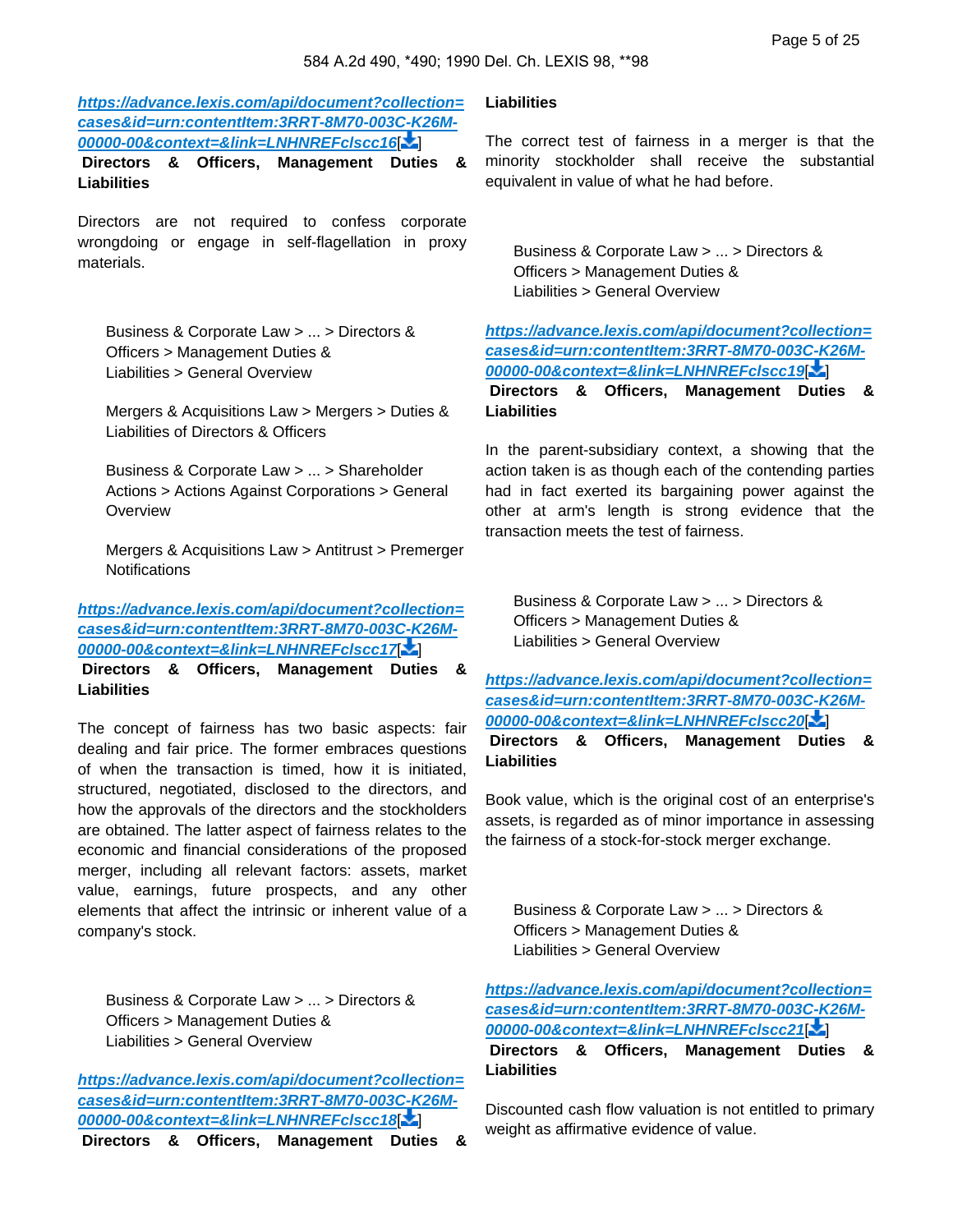<span id="page-5-0"></span>Business & Corporate Law > ... > Directors & Officers > Management Duties & Liabilities > General Overview

# **[https://advance.lexis.com/api/document?collection=](https://advance.lexis.com/api/document?collection=cases&id=urn:contentItem:3RRT-8M70-003C-K26M-00000-00&context=&link=LNHNREFclscc22) [cases&id=urn:contentItem:3RRT-8M70-003C-K26M-](https://advance.lexis.com/api/document?collection=cases&id=urn:contentItem:3RRT-8M70-003C-K26M-00000-00&context=&link=LNHNREFclscc22)[00000-00&context=&link=LNHNREFclscc22](https://advance.lexis.com/api/document?collection=cases&id=urn:contentItem:3RRT-8M70-003C-K26M-00000-00&context=&link=LNHNREFclscc22)**[ ]

 **Directors & Officers, Management Duties & Liabilities**

Directors are cloaked with a presumption that they acted with appropriate due care, and shareholders have the burden to overcome that presumption.

**Counsel: [\*\*1]** Victor F. Battaglia and Robert D. Goldberg, Esquires, of BIGGS & BATTAGLIA, Wilmington, Delaware; Michael P. Fuchs, and Patricia I. Avery, Esquires, of WOLF, POPPER, ROSS, WOLF & JONES, New York, New York, Attorneys for Plaintiff.

John F. Schmutz and Richard A. Paul, Esquires, of E.I. DU PONT de NEMOURS & CO. Legal Department, Wilmington, Delaware; Daniel M. Gribbon, Joanne B. Grossman, and Steven F. Reich, Esquires, of COVINGTON AND BURLING, Washington, D.C., Attorneys for Defendants, E.I. Du Pont de Nemours & Co., Remington Arms Company, Joseph A. Dallas, Richard E. Heckert, John P. McAndrews and Eldon H. Robinson.

Charles F. Richards, Jr., Gregory P. Williams, and Robert J. Shaughnessy, Esquires, of RICHARDS, LAYTON & FINGER, Wilmington, Delaware; Bruce D. Angiolillo and Gregory A. Ritter, Esquires, of SIMPSON, THACHER & BARTLETT, New York, New York, Attorneys for Defendants, Philip H. Burdett, Robert E. Dixon, Alexander L. Stott, and Mrs. Frederick B. Silliman, Jay H. McDowell and U.S. Trust Company, Executors of the Estate of Frederick B. Silliman.

**Judges:** Jacobs, Vice Chancellor.

**Opinion by:** JACOBS

# **Opinion**

## **[\*492]** OPINION

This class action was commenced on July 9, 1980 by a Remington Arms Company ("Remington") **[\*\*2]** 

shareholder, challenging the merger of Remington into E.I. DuPont de Nemours & Co. ("DuPont") on February 1, 1980. At the time of the merger, DuPont owned 69.54% of Remington's common stock and 99.8% of its preferred stock. In addition to DuPont and Remington, the plaintiff named as defendants the directors of Remington at the time of the merger. Three of those directors, Robert W. Dixon, Frederick B. Silliman, 1  **[\*\*3]** and Alexander L. Stott, served as a committee of Remington's board of directors (the "Committee" or "Merger Committee") specially created to evaluate the merger proposal initially made by DuPont on July 16, 1979. In the merger DuPont ultimately acquired all shares of Remington common stock that it did not already own, by exchanging .574 DuPont share for each share of Remington. The complaint charged that the merger terms were grossly unfair and that the proxy statement disseminated in connection with the merger was false and misleading. After almost eight years of discovery and other pre-trial activities,  $2$  the case was tried on the merits between May 9 and May 17, 1988. Following posttrial briefing, the matter was argued on April 24, 1989.

This is the decision of the Court, after trial, on the merits of this action.

#### I. THE FACTS

Remington, which was founded in 1816, manufactures and markets sporting firearms and ammunition, traps, targets, and ammunition components. Until the merger, Remington had 6,483,232 shares of common stock issued and outstanding, which were listed and traded on the American Stock Exchange.

DuPont is engaged principally in the manufacture and sale throughout the world of diversified lines of

<sup>2</sup>On August 19, 1983, the defendants moved to dismiss the complaint, or, alternatively, for summary judgment. The plaintiff did not respond to this motion until about three years later, when she amended her complaint on April 17, 1986. On December 5, 1983, plaintiff obtained the certification of a shareholder class defined as "all persons (other than the defendants and members of the immediate families of the individual defendants) who were common stockholders of Remington Arms Company on February 1, 1980, the effective date of the merger which is the subject of this litigation."

<sup>1</sup>Frederick B. Silliman died in August, 1987 and a suggestion of his death was filed on October 15, 1987. By stipulation and order dated February 18, 1988, all claims against Mr. Silliman were discontinued, and on April 11, 1988, the Executors of Mr. Silliman's Estate were substituted in place of Mr. Silliman.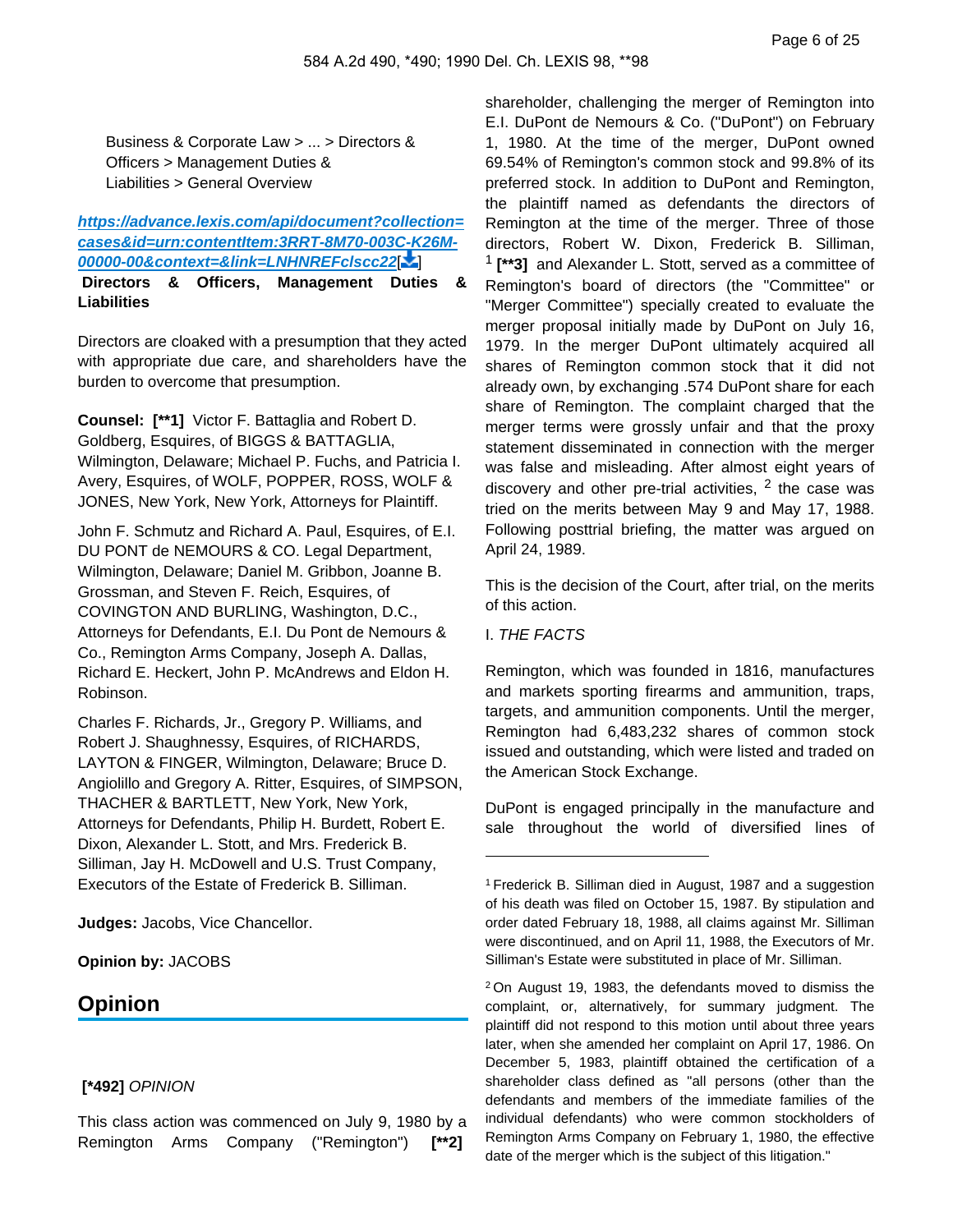chemicals, plastics, specialty products, **[\*\*4]** and fibers. In 1936, DuPont acquired 4,508,384 shares, representing 69.59%, of Remington's outstanding  **[\*493]** common stock, and DuPont later came to own 99.87% of Remington's preferred shares. Thus, as of July, 1979 when the merger was first proposed, Remington had been a majority-owned subsidiary of DuPont for over forty years.

At the time of the merger, Remington's Board of Directors consisted of eight directors: Philip H. Burdett, Joseph A. Dallas, Robert W. Dixon, Richard E. Heckert, John P. McAndrews, Eldon M. Robinson, Frederick B. Silliman, and Alexander L. Stott. Messrs. Dallas, Heckert and Robinson were DuPont executives and employees. Mr. Burdett had been Remington's President since 1974, but retired from that position on July 31, 1979, six months before the merger was approved. Mr. McAndrews, who had previously been Remington's Executive Vice President, succeeded Mr. Burdett.

During the spring of 1979, DuPont began seriously to consider the possibility of acquiring the approximately 30% of Remington it did not already own. DuPont decided ultimately to acquire the Remington minority interest because 100% ownership of Remington would yield certain benefits, including the increased **[\*\*5]**  potential for Remington to diversify and achieve certain savings and economies. That decision was the culmination of years of internal deliberations over whether DuPont should acquire the Remington minority interest or, alternatively, dispose of its Remington holdings. During that period DuPont had received inquiries -- but no firm offers -- seeking to explore an acquisition of DuPont's Remington stock for approximately book value. Those inquiries all foundered on the issue of price. DuPont's low tax basis in its Remington stock, and the tax costs associated with selling its Remington holdings at the proposed prices, made DuPont's continued majority ownership of Remington a more attractive alternative.

In considering on what basis to acquire the Remington minority interest, DuPont was aware of its legal responsibilities as Remington's majority shareholder. It also knew that litigation challenging the acquisition was highly likely. Accordingly, one of DuPont's important objectives was to assure that the merger would be both fair to Remington's minority shareholders and economically justifiable to DuPont. In furtherance of that objective, DuPont made three critical decisions.

First, **[\*\*6]** with one exception, DuPont decided not to formulate any merger terms on its own. Instead, it retained the investment banking firm of Morgan Stanley & Co. ("Morgan Stanley") to recommend merger terms that DuPont would then propose to Remington. The only exception was that the merger consideration would consist of DuPont stock rather than cash, so that Remington's shareholders would incur no immediate tax liability and could continue as DuPont stockholders if they chose.

Second, DuPont placed no constraints upon any valuation methodology that Morgan Stanley could use, or upon the terms that Morgan Stanley might ultimately recommend.

Third, the merger proposal would be made subject to "majority of the minority" approval, i.e., approval by a majority of the shares voted by Remington's stockholders other than DuPont. In effect, DuPont gave the Remington minority the power to decide whether or not the merger should go forward.

Morgan Stanley conducted an extensive evaluation of the businesses, financial condition, prospects, and other relevant value-related aspects of Remington and DuPont. Based upon its valuation analysis, Morgan Stanley advised DuPont that a merger exchange ratio **[\*\*7]** of .52 shares of DuPont stock for each share of Remington -- representing an implied cash value of approximately \$ 22 per Remington share -- would be fair to the shareholders of both companies. Morgan Stanley also opined that a merger on that basis would represent a substantial premium for Remington's minority stockholders.<sup>3</sup>

 **[\*494]** Based upon Morgan Stanley's recommendation and analysis, DuPont formally proposed to Remington, on July 16, 1979, a stock for stock merger wherein DuPont would acquire the 30% Remington minority interest by exchanging .52 share of DuPont common stock for each share of Remington common stock.

Remington's Board of Directors responded to DuPont's proposal by creating the Merger Committee on July 18, 1979. That Committee was directed "to consider the merger proposal **[\*\*8]** from DuPont . . ., to retain on behalf of the minority shareholders such advisor or

<sup>3</sup>Because Remington's stock market price in July, 1979 was about \$ 15.63 per share, .52 of a DuPont share, having an indicated value of \$ 22 per share, represented a 40% premium over market. See Section IV B (1), infra, of this Opinion.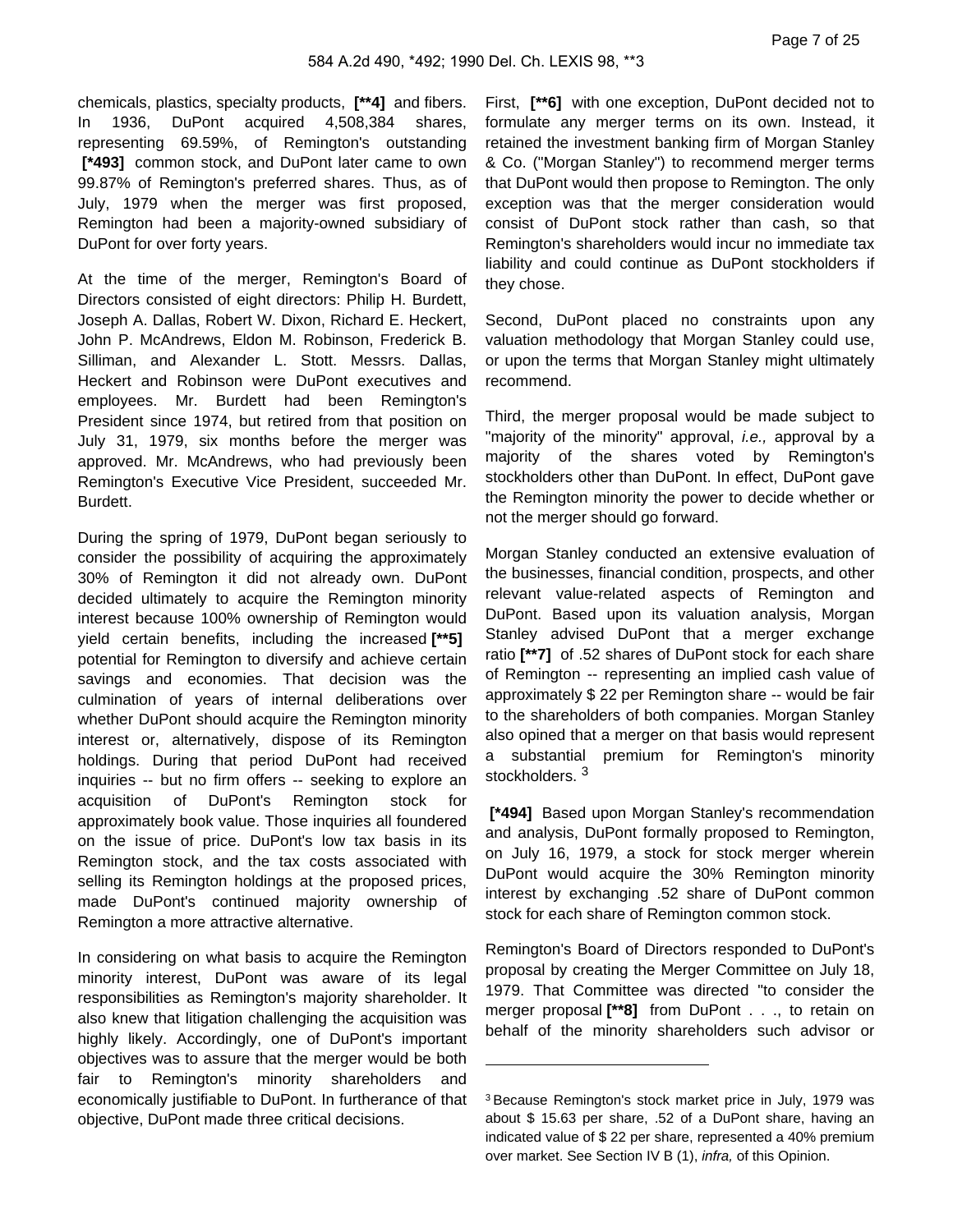advisors as . . . [the Committee] may deem prudent, and as promptly as may be reasonable to report their findings to the full Board." (PX 59). The Committee consisted of Messrs. Dixon, Silliman, and Stott, none of whom were Remington employees and all of whom were independent of, and had never been affiliated with or employed by, DuPont. <sup>4</sup>

 **[\*\*9]** Once formed, the Merger Committee took steps to organize itself and select legal and financial advisors. In that connection, the Committee had been advised that the full cooperation and resources of Remington and DuPont management would be made available.<sup>5</sup>

At its first meeting held on July 19, 1979, the Committee elected Mr. Stott as Chairman. It also decided to retain independent legal counsel and (with counsel's assistance) an investment banker as financial advisor. Because it desired "to insure a completely independent review of the proposal" (PX 60, at 2), the Committee selected its own counsel, rather **[\*\*10]** than allowing Remington management to retain counsel on its behalf. The Committee also decided not to discuss any of its activities with Remington management without the prior approval of its counsel. As a result, throughout the entire decision making process no DuPont representative, and no Remington director affiliated with DuPont (i.e., Messrs. Heckert, Dallas, and Robinson), participated in any of the Merger Committee's deliberations or attempted to influence its decisions.

On July 23, 1979, the Committee met again to interview and retain outside counsel (DX 6). The Committee had decided beforehand to retain a major New York law firm, to assure that its legal advisors would have appropriate merger and acquisition expertise. Two distinguished firms were interviewed, and the Committee ultimately decided to retain Simpson, Thacher and Bartlett. That firm immediately prepared a memorandum to guide the Committee in interviewing investment banker candidates for the role of financial advisor. The Committee met a third time on July 26, 1979, to interview and retain an investment banking firm. After two nationally pre-eminent firms were interviewed and found exceptionally qualified, **[\*\*11]** the Committee decided to retain Salomon Brothers on July 30, 1979.

Salomon Brothers spent August and September, 1979 gathering and studying financial information pertinent to its valuation of Remington and DuPont. <sup>6</sup> At a meeting  **[\*495]** held on August 31, 1979, the Merger Committee received a progress report from Salomon Brothers, which advised that while much of its financial review had been completed, it was not yet able to opine on the fairness of the proposed .52 merger exchange ratio. Salomon Brothers also expressed its concern that any fluctuation in the price of DuPont stock price could affect the cash value equivalent that a Remington stockholder who wished to sell his DuPont stock would receive in the merger. To reduce the uncertainty caused by potential market fluctuations, Salomon suggested a mechanism (described as a "collar") that is commonly used in stock-for-stock mergers. Under a collar arrangement, the exchange ratio would vary as the market price for DuPont stock fluctuates. That is, if the market price of DuPont's stock rose, fewer DuPont shares would be received by Remington shareholders; if DuPont's market price fell, more DuPont shares would be received. When the meeting **[\*\*12]** concluded, the Committee decided to confer again with Salomon Brothers after Salomon had completed its interviews with Remington and DuPont managements.<sup>7</sup>

<sup>4</sup>All three directors were substantial businessmen with extensive outside business experience. Mr. Stott had been Comptroller of American Telephone and Telegraph Co. from 1953 through 1973, and a Vice President from 1961 through 1973. As Comptroller, Mr. Stott was responsible for raising billions of dollars of public financing and had dealt with various investment banking firms. Mr. Silliman had been President (since 1969) and Treasurer (since 1974) of The Hydraulic Company, a New York Stock Exchange listed company. Mr. Dixon had been President of Harvey Hubbell, Inc., a publicly held manufacturer of electrical products, since 1973 and its Chief Executive Officer since 1975. In addition, all three had served as directors of other public corporations, including Burlington Northern, Stouffer Chemical, and City Trust Bancorp, Inc.

<sup>5</sup>DuPont made available to the Committee its then Treasurer and Finance Department Managing Director, William E. Buxbaum, to facilitate the gathering of documents and information from DuPont. Similarly, Remington made available David A. Renken, a member of Remington management, to serve as the secretary and liaison to the Merger Committee to facilitate securing all necessary data and documentation from Remington.

<sup>6</sup>On August 20, Michael Zimmerman of Salomon Brothers wrote to DuPont's Mr. Buxbaum and to Remington's Mr. Partnoy, to request 17 categories of documents from DuPont and 21 categories from Remington. The requested documents were promptly furnished.

<sup>7</sup>On September 10, 1979, Salomon Brothers extensively interviewed members of Remington management on a host of topics, including the state of the firearms and ammunition industry, international sales, business prospects, marketing efforts, competition, the effect of proposed legislation, the outlook for hunting and target shooting, labor relations, capital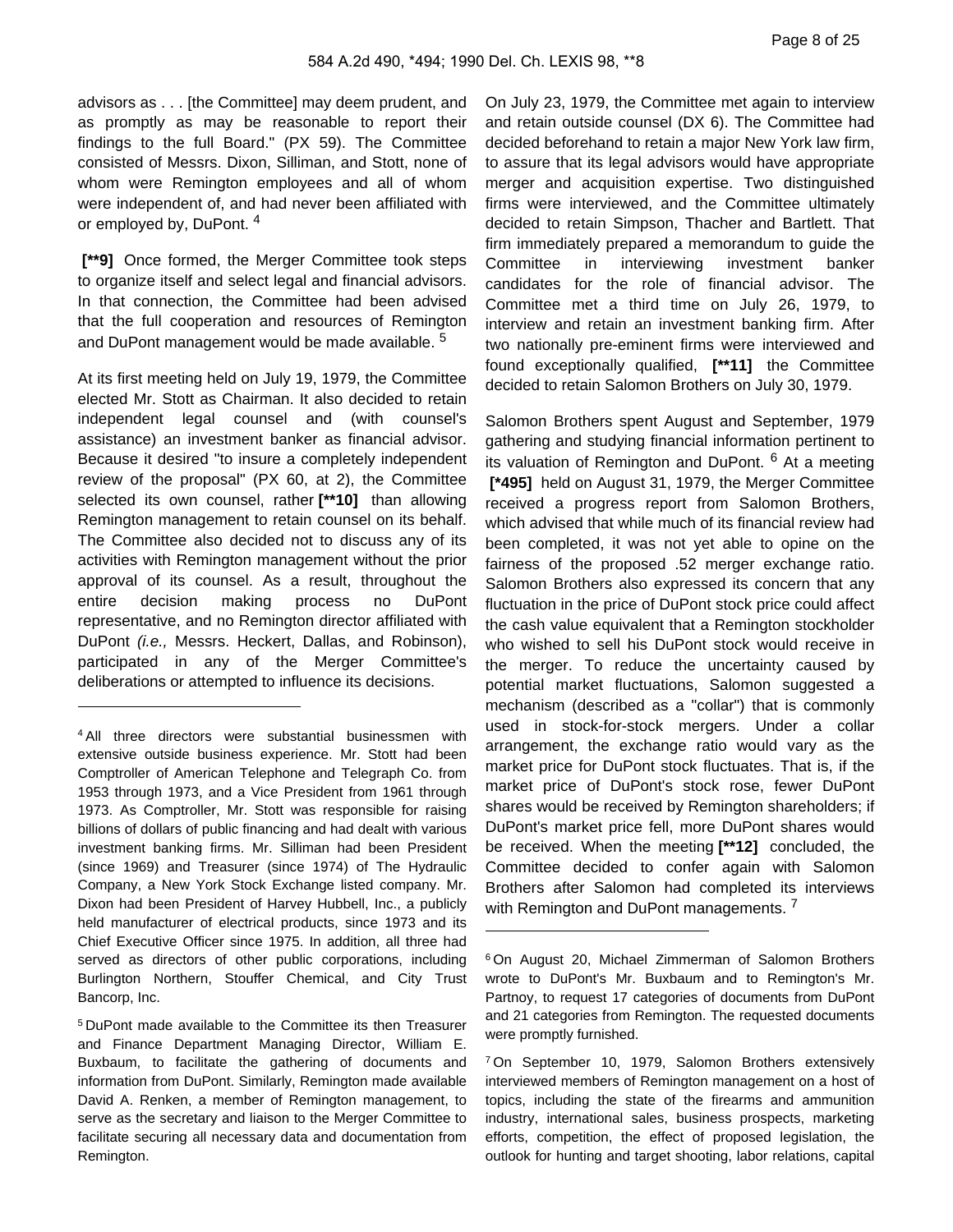**[\*\*13]** The Merger Committee met again on September 14, 1977. Jay Higgins of Salomon Brothers reviewed his firm's progress and reported that Salomon would probably be able to render its opinion during the last week of September. The Committee, nevertheless, pressed Salomon for its preliminary conclusions based on the work it had done. Higgins cautioned that Salomon Brothers' work was incomplete and that his views could not be construed as the official position of his firm, but subject to that caveat, he advised the Committee that Salomon would have a difficult time concluding that the proposed .52 exchange ratio was fair. There were two reasons. First, the dollar value to which .52 DuPont shares equated under the thencurrent market conditions, appeared to fall short of the fair value of a Remington share. Second, the risk of market price fluctuations for DuPont stock during the period from the issuance of a fairness opinion up to the merger, underscored the apparent inadequacy of the .52 exchange ratio. Mr. Higgins then explained the basis for his views, including the valuation measures that his firm had **[\*\*14]** employed to test the fairness of the proposed exchange ratio. Those measures included a discounted cash flow analysis, a study of comparable transactions, and analyses of Remington and DuPont's financial results and stock trading histories. (DX 54).

The Committee reported Salomon's preliminary conclusion to the full Remington Board of Directors at its September 19, 1979 meeting. After hearing Mr. Stott's report (during which DuPont's director-designees absented themselves), the Board instructed Remington's President to communicate the Merger Committee's concerns to DuPont.

The Committee expressed its concerns to DuPont's investment banker, Morgan Stanley, at a meeting between representatives of Salomon Brothers and Morgan Stanley on September 25, 1979. Salomon Brothers advised Morgan Stanley that it was not satisfied that the .52 exchange ratio was fair, and that it (Salomon) was troubled by the absence of a collar to protect Remington's shareholders against pre-merger fluctuations in the DuPont stock price. In response, Morgan Stanley explained its reasons for concluding that the .52 exchange ratio was fair. When the meeting

expenditures, financial forecasts, products liability exposure, military and law enforcement business, relationship with DuPont, borrowings and costs of capital, dividend policy, minority stockholders, pension fund, insurance, investments, sales, raw materials, treasury stock and pending litigation. (DX 53). Salomon Brothers conducted similar interviews with DuPont management on September 13, 1979.

ended, both bankers agreed to report this discussion to **[\*\*15]** their respective principals.

 **[\*496]** Five days later, Remington communicated directly and formally to DuPont the Merger Committee's view that the .52 proposal was not acceptable. That occurred at a critical meeting held on September 30, 1979 in Bridgeport, Connecticut, among officials of Remington and DuPont and their respective legal and financial advisors. Present for Remington were the members of the Merger Committee, Messrs. Burdett, McAndrews and Partnoy, Salomon Brothers' Zimmerman and Higgins, and Salomon's outside counsel. Present for DuPont (in addition to Morgan Stanley representatives) were Irving S. Shapiro, then Chairman of DuPont's Board of Directors, and Richard E. Heckert, its then Senior Vice President. <sup>8</sup>

The meeting, which was lengthy and intense, lasted from noontime until approximately 10:00 p.m. Mr. Shapiro opened the meeting presenting DuPont's views as to why the .52 merger proposal was fair. Morgan **[\*\*16]** Stanley then explained why it believed that .52 exchange ratio was the most that could be justified from DuPont's standpoint. Salomon Brothers countered by explaining why it had rejected the .52 proposal and could not opine that the DuPont proposal was fair. The bottom line was that the Committee informed DuPont that they could not recommend the proposal's acceptance.

Having stated their respective positions, the parties next began to explore, and later began negotiating in earnest, a revised proposal. Throughout that process, the parties understood that they were under no compulsion to reach any agreement and that, under the ground rules established by DuPont, no corporate combination could be effected without the Merger Committee's concurrence.

At approximately 4:00 p.m., after further negotiations, DuPont offered to increase the merger exchange ratio from .52 to .55. The Merger Committee responded by caucusing with Salomon Brothers, and later informed DuPont's representatives that the Committee remained troubled by the absence of a collar. That problem had to be addressed, because "if there was no collar, there was no deal." (TR V at 109). DuPont responded that it had made its **[\*\*17]** best offer, and at that point it appeared that the talks would break off.

<sup>&</sup>lt;sup>8</sup>By the time of the trial, Mr. Heckert, who testified as a witness, had become Chairman of the Board.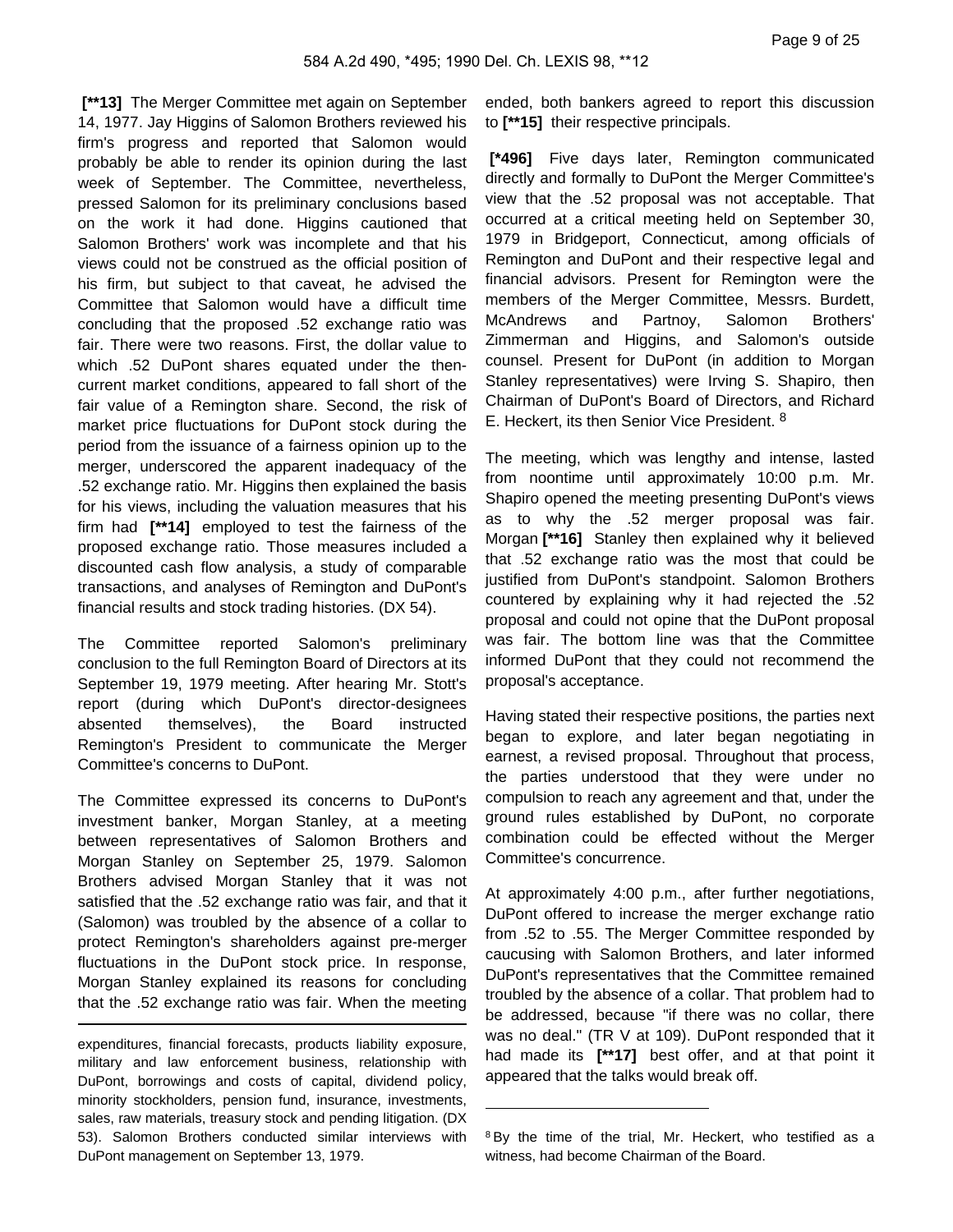The logjam later broke only after Mr. Heckert agreed to telephone Mr. Shapiro (who had departed by then) to explore the possibility of a collar. After doing so, Heckert reported that DuPont would agree to a collar arrangement, provided that it worked "both ways"; that is, the collar must also protect DuPont in the event its stock market price increased. DuPont then proposed an arrangement whereby the merger exchange ratio could vary from .52 to a maximum of .581 DuPont shares, depending upon the fluctuations in DuPont's stock price. As ultimately proposed, the collar would operate as follows:

1) The collar would not come into effect (that is, the merger ratio would remain at .55) if the average market price of DuPont stock during a specified period was not less than \$ 42 1/4 per share or more than \$ 47 per share. Only if the market price of DuPont common stock fell outside that range during that period would the collar come into play. <sup>9</sup>

2) If the average market price of DuPont stock rose to between \$ 47 and \$ 49.71, the ratio would decrease so as to maintain a value of \$ 25.85 per share; however, if the **[\*\*18]** average market price increased to above \$ 49.71, the ratio would be .52.

3) If the average market price of DuPont stock fell to within a range of from \$ 40 to less than \$ 42.75, the ratio would increase to maintain a value of \$ 23.24 per share; however, if the average market price fell to below \$ 40 per share, the ratio would be .581.

After the meeting ended, Salomon Brothers began to evaluate DuPont's revised **[\*497]** proposal, and continued doing so for much of the following day. Salomon ultimately reduced its evaluation to two written analyses. The first of these examined the effect of the revised proposal upon the dividends, earnings, and book value per share that the minority stockholders would enjoy at different assumed exchange ratios under the collar arrangement. (DX 29 at S10012). The second analysis focused upon the cash equivalent value of the DuPont **[\*\*19]** stock that Remington's stockholders would receive, assuming various trading prices of DuPont stock. From those figures Salomon calculated a price-earnings ratio for the proposed transaction, and also compared the implied cash value of the transaction with Remington's book value per share. (DX 29 at S10006). These analyses were delivered to the Committee on October 1, 1979.

On October 2, the Merger Committee met with Salomon Brothers to review its analyses of the revised proposal. By then the Committee was quite familiar with many of the elements of that analysis, which had been discussed at length during the ten hour Bridgeport meeting two days before. Salomon's analyses were based upon the earlier valuation that it had prepared and discussed with the Committee during September. (DX 54). At the conclusion of the meeting, Salomon Brothers formally delivered its opinion that the revised merger exchange ratio proposal was fair, from a financial point of view, to Remington's minority stockholders.

The Remington Board of Directors met that same day. Based upon the Committee's recommendation that the revised merger proposal be approved, the Remington Board (excluding the DuPont representatives, **[\*\*20]**  who had absented themselves from the meeting) approved the revised proposal.

After October 1, the Merger Committee continued to maintain an active role. During October, 1979, there was considerable upheaval in the stock market, which caused the price of DuPont stock abruptly to drop. As a consequence the Merger Committee met on October 30, 1979 to determine whether Salomon would adhere to its October 2 fairness opinion. The Committee extensively interrogated Salomon's representatives, noting that DuPont's stock price had dropped to \$ 38 per share that same day, and pointedly asking Salomon whether the proposed merger would be fair if the final exchange ratio were based on that lower market price. Salomon stated that the transaction would still be fair, and emphasized that the recent plunge in DuPont's stock price only underscored the importance of the collar.

On November 19, 1979, DuPont and Remington executed a definitive merger agreement. A special Remington shareholders meeting to consider the merger was scheduled for January 17, 1980. In that connection, a proxy statement concerning the proposed merger (which included Salomon Brothers' updated opinion) was mailed to Remington **[\*\*21]** shareholders on December 3, 1979.

Two subsequent events resulted in the supplementation of that proxy statement. The first was that on December 28, 1979, an action attacking the merger was filed in the New York Supreme Court. (That action was later dismissed on *forum non conveniens* grounds).

<sup>&</sup>lt;sup>9</sup>The "specified period" was later agreed to be the ten trading days preceding the day before the Remington stockholders' meeting to consider the merger proposal.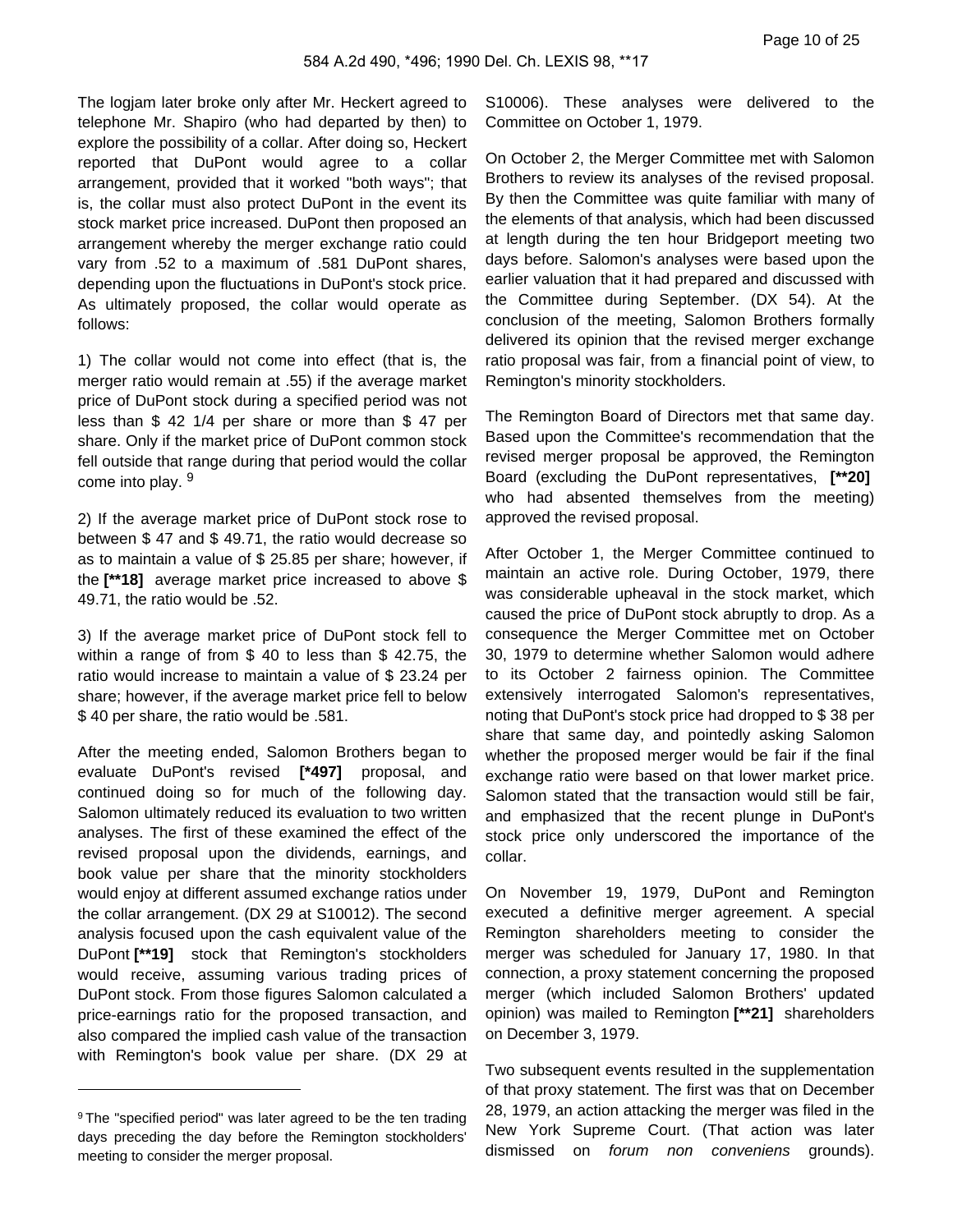Remington's shareholders were notified of the New York action, and the claims asserted therein, in a proxy statement supplement that was mailed on January 4, 1980. The second event was that on January 4, 1980, DuPont received an inquiry from Allegheny Ludlum Industries concerning a possible purchase of DuPont's Remington stock at approximately \$ 26 per share. Because that proposal would have involved a taxable transaction, DuPont had no interest in pursuing it, and so informed Allegheny Ludlum. On January 4, 1990, DuPont issued a press release, and Remington issued a second supplement to its proxy statement, disclosing the Allegheny Ludlum inquiry and DuPont's response.

To afford its shareholders a meaningful opportunity to review the supplemental proxy information, Remington adjourned the January 17, 1980 shareholders' meeting to February 1, 1980. At the adjourned meeting, 91% of the minority **[\*\*22]** shares that **[\*498]** were voted, representing 72% of Remington's outstanding minority shares, were cast in favor of the merger. All told, 92% of Remington's total outstanding common shares voted to approve the merger.

Because of the operation of the collar arrangement, the ultimate merger exchange ratio was .574 DuPont share for each share of Remington. That ratio represented, as of the merger date, an implied cash equivalent value of \$23.46 per Remington share. <sup>10</sup>

#### II. THE CONTENTIONS

The plaintiff attacks the merger as the product of selfdealing and unfair dealing by DuPont and gross negligence by Remington's directors. Plaintiff argues that the defendants' conduct deprives the transaction of the protection of the business judgment rule and imposes upon the defendants the burden to establish that the merger was entirely fair. The merger is said to be unfair because, among other things, **[\*\*23]** the fair value of the Remington shares surrendered in the merger was from \$ 5.76 to \$ 7.01 per share above the value of the DuPont shares received in exchange. That difference represents between \$ 11,341,595 and \$ 13,802,879 of claimed damages to the shareholder class, for which the plaintiff seeks to have the defendants held joint and severally liable.

The plaintiff contends that DuPont, as Remington's majority shareholder, breached its fiduciary duty of loyalty to Remington's minority shareholders, by proposing a clearly inadequate merger that it knew Remington's directors would not be in a position to oppose. Plaintiff further contends that defendant Richard Heckert violated his duty of loyalty as a Remington director by participating in the September 30 merger negotiations on DuPont's behalf.

The plaintiff also claims that Remington's directors breached their duty of care by considering, evaluating, negotiating, and approving the merger in a grossly negligent manner. <sup>11</sup> Specifically, the plaintiff contends that the Merger Committee erroneously believed that it was not required to evaluate and determine the fairness of DuPont's proposal. Rather, plaintiff argues, the Committee **[\*\*24]** perceived its function as being simply to obtain an investment banker's opinion that the DuPont merger proposal was fair, and then passively to submit the merger proposal to Remington's stockholders without independently determining its fairness. Based upon that flawed conception of its role, the Committee failed properly to supervise or direct Salomon Brothers' activities, and blindly relied upon Salomon's opinion that the merger proposal was fair, even though Salomon had no basis for so concluding. The plaintiff urges that if Salomon had properly determined Remington's fair value, the Merger Committee would have realized that Remington was worth far more than DuPont was proposing to pay. That fundamental error, plaintiff says, was exacerbated by the Merger Committee's superficial approach to conducting its deliberations. Most egregious was the Committee's decision to ignore negative reports by financial analysts and criticisms by stockholders that would have alerted the Committee to the inadequacy of DuPont's proposal. The plaintiff concludes that the totality of the directors' conduct compels a finding that they were grossly negligent.

 **[\*\*25]** Finally, all defendants are charged with violating their fiduciary duty of candor to Remington stockholders, by omitting from the proxy statement material facts that, if disclosed, would have revealed the unfairness of the proposed merger.

III. THE APPLICABLE LIABILITY STANDARDS AND BURDEN OF PROOF

<sup>11</sup>Plaintiff contends that the Remington directors also breached their duty of loyalty by not opposing the will of the majority stockholder, DuPont. That argument, however, consists of a single "throwaway" sentence that finds no support in plaintiff's brief or in the record. Thus, the plaintiff's real claim against the Remington directors is essentially one of gross negligence.

<sup>10</sup>On the day of the merger, DuPont stock closed at \$ 40.87. The implied cash value of the merger terms was \$ 40.87 x  $.574 = $23.46.$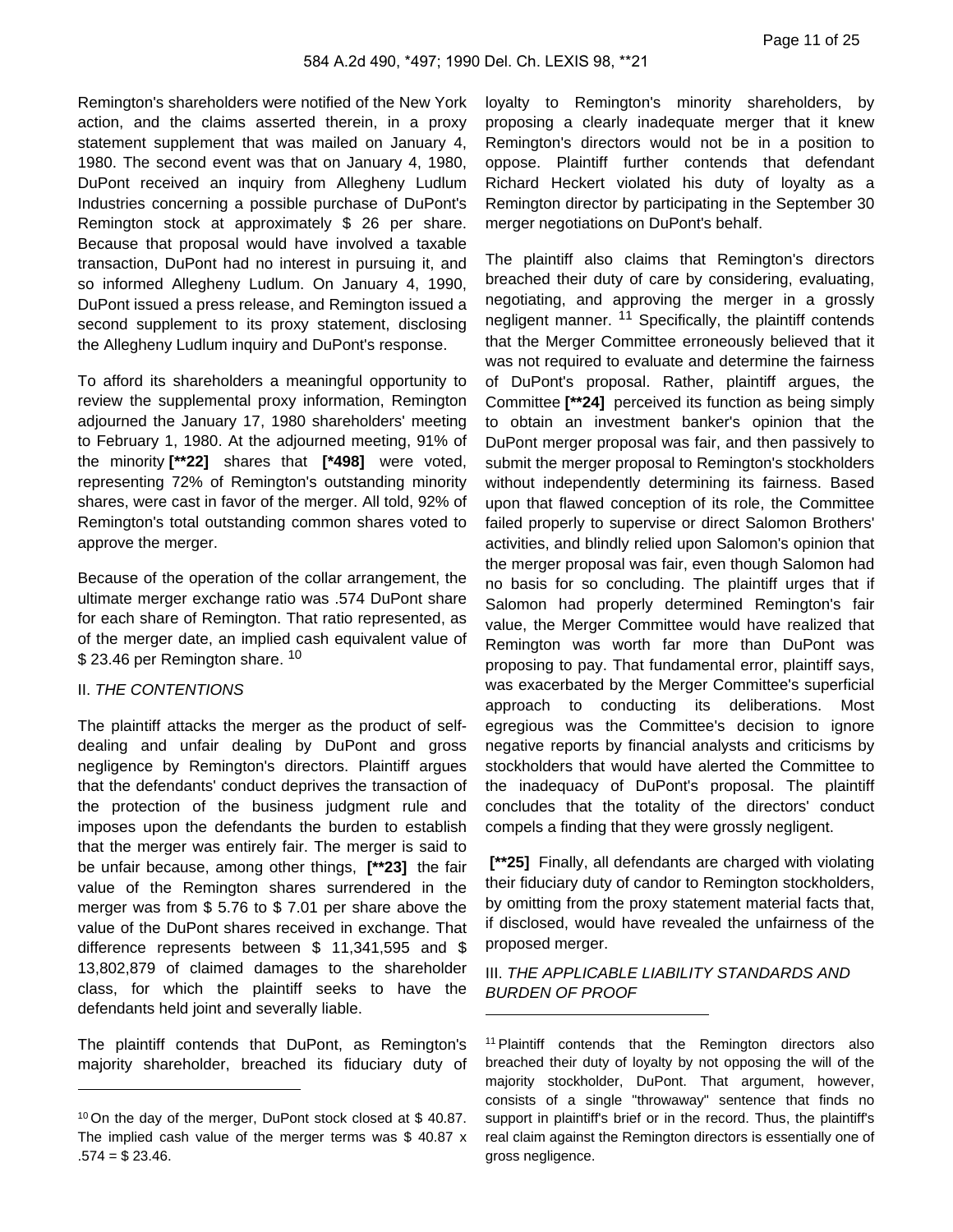Before turning to the merits of the plaintiff's claims, the Court must address three **[\*499]** preliminary questions. First, under what liability standard will the defendants' conduct be evaluated and adjudged? Second, who bears the burden of proof? Third, are the plaintiff's proxy disclosure claims, which bear importantly upon the allocation of the burden of proof, valid? Accordingly, Part A, infra, of this Section determines the review standard applicable to the Remington director defendants. Part B addresses the liability standard applicable to DuPont. Because of the importance of the shareholder ratification issue to that analysis, Part C determines the plaintiff's proxy disclosure claims.

## A. The Liability Standard Applicable to The Remington Director Defendants

The liability standard applicable to the Remington directors is uncontroversial. The only Remington directors against **[\*\*26]** whom any arguable claim can be asserted are those who were not affiliated with DuPont, because the DuPont director-designees played no role in the Merger Committee's, or the Board's, decisionmaking process. On that ground alone plaintiff has failed to establish a factual or legal basis for a claim against Remington's DuPont-affiliated directors. <sup>12</sup>

<span id="page-11-0"></span> **[\*\*27]** As for the independent Remington directors, the plaintiff does not dispute that their conduct is subject to the business judgment form of review. As our Supreme Court has has recognized **[https://advance.lexis.com/api/document?collection=](https://advance.lexis.com/api/document?collection=cases&id=urn:contentItem:3RRT-8M70-003C-K26M-00000-00&context=&link=clscc1) [cases&id=urn:contentItem:3RRT-8M70-003C-K26M-](https://advance.lexis.com/api/document?collection=cases&id=urn:contentItem:3RRT-8M70-003C-K26M-00000-00&context=&link=clscc1)[00000-00&context=&link=clscc1](https://advance.lexis.com/api/document?collection=cases&id=urn:contentItem:3RRT-8M70-003C-K26M-00000-00&context=&link=clscc1)**[ ] the business judgment rule operates both as a procedural rule of evidence and a substantive rule of law:

<span id="page-11-1"></span>**[https://advance.lexis.com/api/document?collection=](https://advance.lexis.com/api/document?collection=cases&id=urn:contentItem:3RRT-8M70-003C-K26M-00000-00&context=&link=clscc2) [cases&id=urn:contentItem:3RRT-8M70-003C-K26M-](https://advance.lexis.com/api/document?collection=cases&id=urn:contentItem:3RRT-8M70-003C-K26M-00000-00&context=&link=clscc2)[00000-00&context=&link=clscc2](https://advance.lexis.com/api/document?collection=cases&id=urn:contentItem:3RRT-8M70-003C-K26M-00000-00&context=&link=clscc2)**[ ] As a rule of evidence, it creates "a presumption that in making a business decision, the directors of a corporation acted on an informed basis *[i.e.,* with due care], in good faith and in the honest belief that the action taken was in the best interest of the company." Aronson v. Lewis, Del. [Supr., 473 A.2d 805, 812 \(1984\)](https://advance.lexis.com/api/document?collection=cases&id=urn:contentItem:3RRT-7N20-003C-K1FR-00000-00&context=). The presumption initially attaches to a director-approved transaction within a board's conferred or apparent authority in the absence of any evidence of "fraud, bad faith, or selfdealing in the usual sense of personal profit or betterment." [Grobow v. Perot, Del. Supr., 539 A.2d 180,](https://advance.lexis.com/api/document?collection=cases&id=urn:contentItem:3RRT-7F20-003C-K037-00000-00&context=)  [872 \(1987\)](https://advance.lexis.com/api/document?collection=cases&id=urn:contentItem:3RRT-7F20-003C-K037-00000-00&context=). The burden falls upon the proponent of a claim to rebut the presumption by introducing evidence either of director self-interest, if not self-dealing, or that the directors either lacked good faith or failed to exercise due care. **[https://advance.lexis.com/api/document?collection=](https://advance.lexis.com/api/document?collection=cases&id=urn:contentItem:3RRT-8M70-003C-K26M-00000-00&context=&link=clscc3) [cases&id=urn:contentItem:3RRT-8M70-003C-K26M-](https://advance.lexis.com/api/document?collection=cases&id=urn:contentItem:3RRT-8M70-003C-K26M-00000-00&context=&link=clscc3)[00000-00&context=&link=clscc3](https://advance.lexis.com/api/document?collection=cases&id=urn:contentItem:3RRT-8M70-003C-K26M-00000-00&context=&link=clscc3)**[ ] If the **[\*\*28]**  proponent fails to meet her burden of establishing facts rebutting the presumption, the business judgment rule, as a substantive rule of law, will attach to protect the directors and the decisions they make.

<span id="page-11-2"></span>[Citron v. Fairchild Camera & Instrument Corp., Del.](https://advance.lexis.com/api/document?collection=cases&id=urn:contentItem:3RRT-78S0-003C-K48M-00000-00&context=)  [Supr., 569 A.2d 53, 64 \(1989\)](https://advance.lexis.com/api/document?collection=cases&id=urn:contentItem:3RRT-78S0-003C-K48M-00000-00&context=) (citation omitted, bracketed material in original).

The plaintiff makes no argument that Remington's independent directors had a conflicting self interest or acted in bad faith. Her sole claim, as earlier noted, is that those directors, in negotiating, evaluating and approving the merger, failed to act with appropriate due care. Accordingly, their conduct will be judged solely on that basis.

#### B. The Liability Standard Applicable to Dupont

More heavily controverted is the liability standard applicable to the claims against DuPont. The plaintiff contends that the applicable test is that of "entire  **[\*500]** fairness." **[https://advance.lexis.com/api/document?collection=](https://advance.lexis.com/api/document?collection=cases&id=urn:contentItem:3RRT-8M70-003C-K26M-00000-00&context=&link=clscc4)**

<span id="page-11-3"></span>**[cases&id=urn:contentItem:3RRT-8M70-003C-K26M-](https://advance.lexis.com/api/document?collection=cases&id=urn:contentItem:3RRT-8M70-003C-K26M-00000-00&context=&link=clscc4)[00000-00&context=&link=clscc4](https://advance.lexis.com/api/document?collection=cases&id=urn:contentItem:3RRT-8M70-003C-K26M-00000-00&context=&link=clscc4)**[ ] That standard flows from the principle that where a majority stockholder stands on both sides of a challenged

<sup>&</sup>lt;sup>12</sup> Indeed, the plaintiff does not charge the DuPont-affiliated directors with any specific wrong, except for defendant Heckert, who participated in the September 30, 1979 Bridgeport meeting where the revised merger proposal was negotiated. The plaintiff claims that Mr. Heckert breached his duty of loyalty to Remington by participating in these negotiations on the DuPont side. However, plaintiff made no effort to show how Mr. Heckert's limited role in bringing the two sides together on terms that addressed the specific concerns identified by the Merger Committee and its advisors, caused any actionable harm to the plaintiff class. That is, even if it were assumed arguendo that the merger terms were unfair, Mr. Heckert is not one of the persons whose decisionmaking actions caused that result to come about. Accordingly, the claim against defendant Heckert, apart from being untimely (having not been asserted in the amended complaint, the pretrial order, or in plaintiff's pretrial brief) is without basis in fact.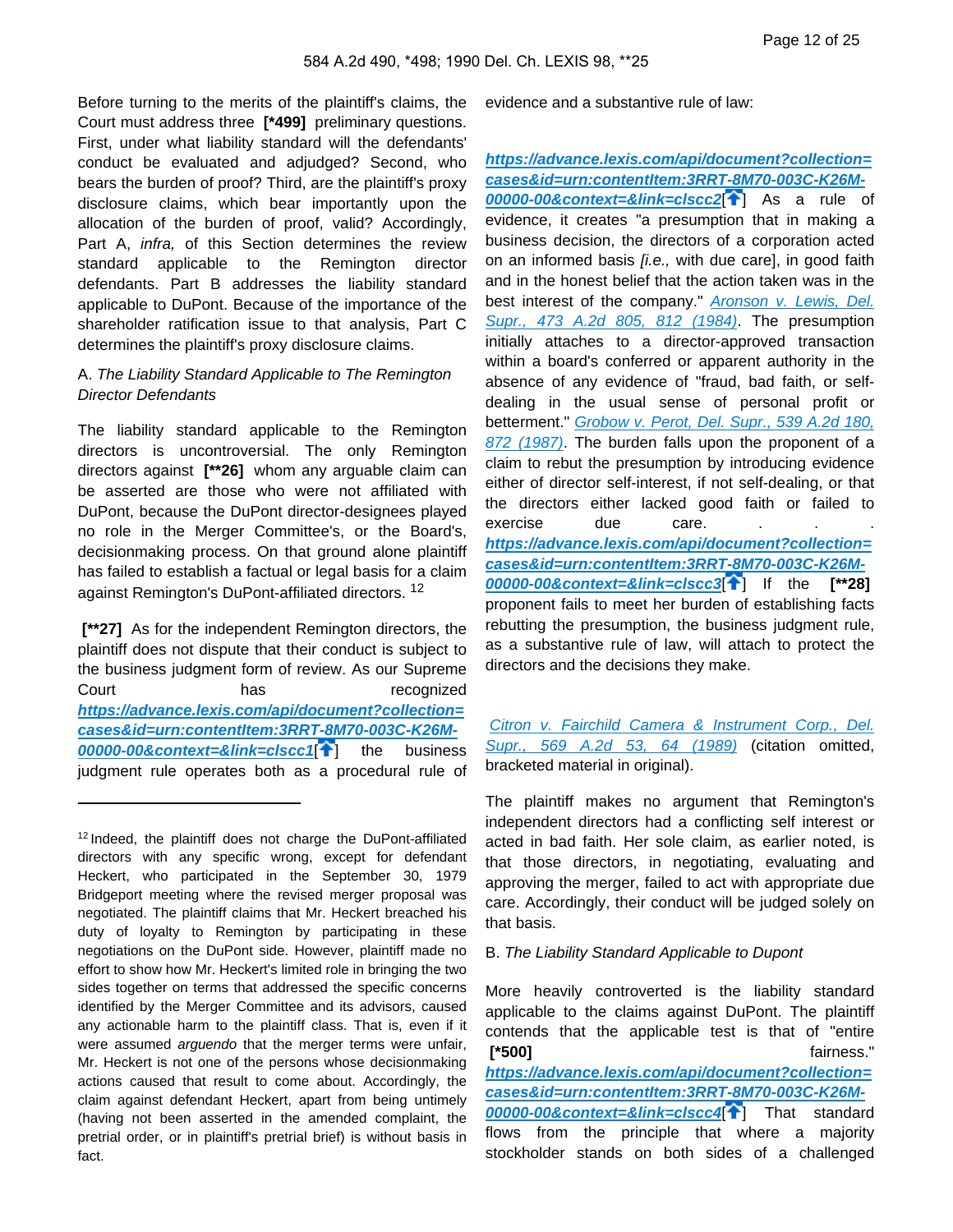transaction, it has the burden of demonstrating, after careful scrutiny by the Court, that the transaction was entirely fair to the minority. Rosenblatt v. Getty Oil Co., [Del. Supr., 493 A.2d 929, 937 \(1985\)](https://advance.lexis.com/api/document?collection=cases&id=urn:contentItem:3RRT-7KY0-003C-K17J-00000-00&context=); **[\*\*29]**  [Weinberger v. UOP., Inc., Del. Supr., 457 A.2d 701, 710](https://advance.lexis.com/api/document?collection=cases&id=urn:contentItem:3RRT-7P40-003C-K1P9-00000-00&context=)  [\(1983\)](https://advance.lexis.com/api/document?collection=cases&id=urn:contentItem:3RRT-7P40-003C-K1P9-00000-00&context=); [Sterling v. Mayflower Hotel Corp., Del. Supr., 33](https://advance.lexis.com/api/document?collection=cases&id=urn:contentItem:3RRT-8870-003C-K0C1-00000-00&context=)  [Del. Ch. 293, 93 A.2d 107, 109-10 \(1952\)](https://advance.lexis.com/api/document?collection=cases&id=urn:contentItem:3RRT-8870-003C-K0C1-00000-00&context=). <sup>13</sup>

 **[\*\*30]** DuPont ardently disagrees. It contends that because it did not compel Remington's agreement to the merger or otherwise dictate its terms, and that because the merger was negotiated and approved by fully independent and disinterested Remington directors, (i) DuPont should not be required to prove the merger's entire fairness (although in fact, DuPont argues, the merger was entirely fair), and (ii) its conduct must be evaluated under the business judgment rule standard of review.

<span id="page-12-1"></span>For the reasons now discussed, I conclude that neither side's position is entirely correct. **[https://advance.lexis.com/api/document?collection=](https://advance.lexis.com/api/document?collection=cases&id=urn:contentItem:3RRT-8M70-003C-K26M-00000-00&context=&link=clscc6) [cases&id=urn:contentItem:3RRT-8M70-003C-K26M-](https://advance.lexis.com/api/document?collection=cases&id=urn:contentItem:3RRT-8M70-003C-K26M-00000-00&context=&link=clscc6)[00000-00&context=&link=clscc6](https://advance.lexis.com/api/document?collection=cases&id=urn:contentItem:3RRT-8M70-003C-K26M-00000-00&context=&link=clscc6)**[ ] The validity of the merger and of DuPont's conduct as Remington's majority stockholder must be evaluated in accordance with the "entire fairness" standard. However, because the merger was ratified by a fully informed majority of Remington's minority stockholders (See Part III C of this

<span id="page-12-0"></span>**[00&context=&link=clscc5](https://advance.lexis.com/api/document?collection=cases&id=urn:contentItem:3RRT-8M70-003C-K26M-00000-00&context=&link=clscc5)**<sup>1</sup> to invoke that exacting review standard, all that is required is that the parent corporation have stood on both sides of the transaction. Being the most recent pronouncements of the Supreme Court in the parentsubsidiary merger context, Weinberger, Rosenblatt, and Bershad are authoritative. As for the analytical significance of whether or not the parent corporation has dictated the terms of the transaction, the Rosenblatt court treated that factor as probative of "fair dealing"; that is, the fact that the parent did not dictate the terms of the merger evidences that the parent has dealt fairly with the minority shareholders.

Opinion, infra), the burden will shift to the plaintiff to prove that the merger was unfair. Rosenblatt, 493 A.2d [at 937](https://advance.lexis.com/api/document?collection=cases&id=urn:contentItem:3RRT-7KY0-003C-K17J-00000-00&context=).

It is undisputed that DuPont, as the majority stockholder standing on both sides of the transaction, would normally have the burden to prove that the merger was entirely fair. However, this **[\*\*31]** case poses the question whether the validity of the merger and DuPont's liability should be reviewed under the less exacting business judgment standard, because of (a) ratification by Remington's minority stockholders, (b) negotiation and approval by a committee of disinterested, independent directors, or (c) both.

<span id="page-12-2"></span>In reviewing the statutory and case law on this subject, a useful starting point is  $8$  Del. C.  $\frac{6}{9}$  144. **[https://advance.lexis.com/api/document?collection=](https://advance.lexis.com/api/document?collection=cases&id=urn:contentItem:3RRT-8M70-003C-K26M-00000-00&context=&link=clscc7) [cases&id=urn:contentItem:3RRT-8M70-003C-K26M-](https://advance.lexis.com/api/document?collection=cases&id=urn:contentItem:3RRT-8M70-003C-K26M-00000-00&context=&link=clscc7)[00000-00&context=&link=clscc7](https://advance.lexis.com/api/document?collection=cases&id=urn:contentItem:3RRT-8M70-003C-K26M-00000-00&context=&link=clscc7)**[ ] That statute essentially provides that an "interested" transaction between a corporation and its directors (or between the corporation and an entity in which the corporation's directors are also directors or have a financial interest) will not be void or voidable solely for that reason, if the transaction (i) is approved in good faith by a majority of informed, disinterested directors, or (ii) is ratified by an informed, good faith vote of shareholders, or (iii) is fair to the corporation at the time it is approved.

[Section 144](https://advance.lexis.com/api/document?collection=statutes-legislation&id=urn:contentItem:5SY3-C2H0-004D-41ST-00000-00&context=) was most recently construed in Marciano v. [Nakash, Del. Supr., 535 A.2d 400, 403-05 \(1987\)](https://advance.lexis.com/api/document?collection=cases&id=urn:contentItem:3RRT-7FH0-003C-K066-00000-00&context=), a case involving a challenge, on fairness grounds, to the validity of a loan made to the corporation by certain of its directors. The **[\*\*32]** Supreme Court, applying [§ 144](https://advance.lexis.com/api/document?collection=statutes-legislation&id=urn:contentItem:5SY3-C2H0-004D-41ST-00000-00&context=), held that because neither shareholder ratification nor disinterested director approval could be obtained (due to a deadlock), the "intrinsic fairness" review standard would govern. However, the Court noted that:

#### "[A]pproval

<span id="page-12-3"></span>**[https://advance.lexis.com/api/document?collection=](https://advance.lexis.com/api/document?collection=cases&id=urn:contentItem:3RRT-8M70-003C-K26M-00000-00&context=&link=clscc8) [cases&id=urn:contentItem:3RRT-8M70-003C-K26M-](https://advance.lexis.com/api/document?collection=cases&id=urn:contentItem:3RRT-8M70-003C-K26M-00000-00&context=&link=clscc8)[00000-00&context=&link=clscc8](https://advance.lexis.com/api/document?collection=cases&id=urn:contentItem:3RRT-8M70-003C-K26M-00000-00&context=&link=clscc8)**<sup>[1]</sup> by fully informed disinterested directors under section  $144(a)(1)$  or disinterested stockholders under [section 144 \(a\)\(2\)](https://advance.lexis.com/api/document?collection=statutes-legislation&id=urn:contentItem:5SY3-C2H0-004D-41ST-00000-00&context=), permits invocation of the business **[\*501]** judgment rule and limits judicial review to issues of gift or waste with the burden of proof upon the party attacking the transaction."

#### <span id="page-12-4"></span>[Marciano, 535 A.2d at 405, n.3](https://advance.lexis.com/api/document?collection=cases&id=urn:contentItem:3RRT-7FH0-003C-K066-00000-00&context=).

**[https://advance.lexis.com/api/document?collection=](https://advance.lexis.com/api/document?collection=cases&id=urn:contentItem:3RRT-8M70-003C-K26M-00000-00&context=&link=clscc9)**

<sup>&</sup>lt;sup>13</sup>The precise circumstances that will trigger the "entire" fairness" standard of review have not been consistently articulated in the Delaware cases. Sinclair Oil Corp. v. Levien, [Del. Supr., 280 A.2d 717, 720 \(1971\)](https://advance.lexis.com/api/document?collection=cases&id=urn:contentItem:3RRT-8290-003C-K46G-00000-00&context=), holds that the plaintiff must demonstrate that the parent corporation stood on both sides of the transaction and have dictated its terms. See also, [Mills Acquisition Co. v. MacMillan, Inc., Del. Supr., 559 A.2d](https://advance.lexis.com/api/document?collection=cases&id=urn:contentItem:3RRT-7BG0-003C-K4NT-00000-00&context=)  [1261, 1279 n.27 \(1989\)](https://advance.lexis.com/api/document?collection=cases&id=urn:contentItem:3RRT-7BG0-003C-K4NT-00000-00&context=). However, [Bershad v. Curtiss-Wright](https://advance.lexis.com/api/document?collection=cases&id=urn:contentItem:3RRT-7FG0-003C-K05X-00000-00&context=)  [Corp., Del. Supr., 535 A.2d 840, 845 \(1987\)](https://advance.lexis.com/api/document?collection=cases&id=urn:contentItem:3RRT-7FG0-003C-K05X-00000-00&context=); [Rosenblatt, 493](https://advance.lexis.com/api/document?collection=cases&id=urn:contentItem:3RRT-7KY0-003C-K17J-00000-00&context=)  [A.2d at 937](https://advance.lexis.com/api/document?collection=cases&id=urn:contentItem:3RRT-7KY0-003C-K17J-00000-00&context=); [Weinberger v. UOP, Inc., 457 A.2d at 710](https://advance.lexis.com/api/document?collection=cases&id=urn:contentItem:3RRT-7P40-003C-K1P9-00000-00&context=); and [Sterling, 93 A.2d at 109-10](https://advance.lexis.com/api/document?collection=cases&id=urn:contentItem:3RRT-8870-003C-K0C1-00000-00&context=), indicate that **[https://advance.lexis.com/api/document?collection=cases](https://advance.lexis.com/api/document?collection=cases&id=urn:contentItem:3RRT-8M70-003C-K26M-00000-00&context=&link=clscc5) [&id=urn:contentItem:3RRT-8M70-003C-K26M-00000-](https://advance.lexis.com/api/document?collection=cases&id=urn:contentItem:3RRT-8M70-003C-K26M-00000-00&context=&link=clscc5)**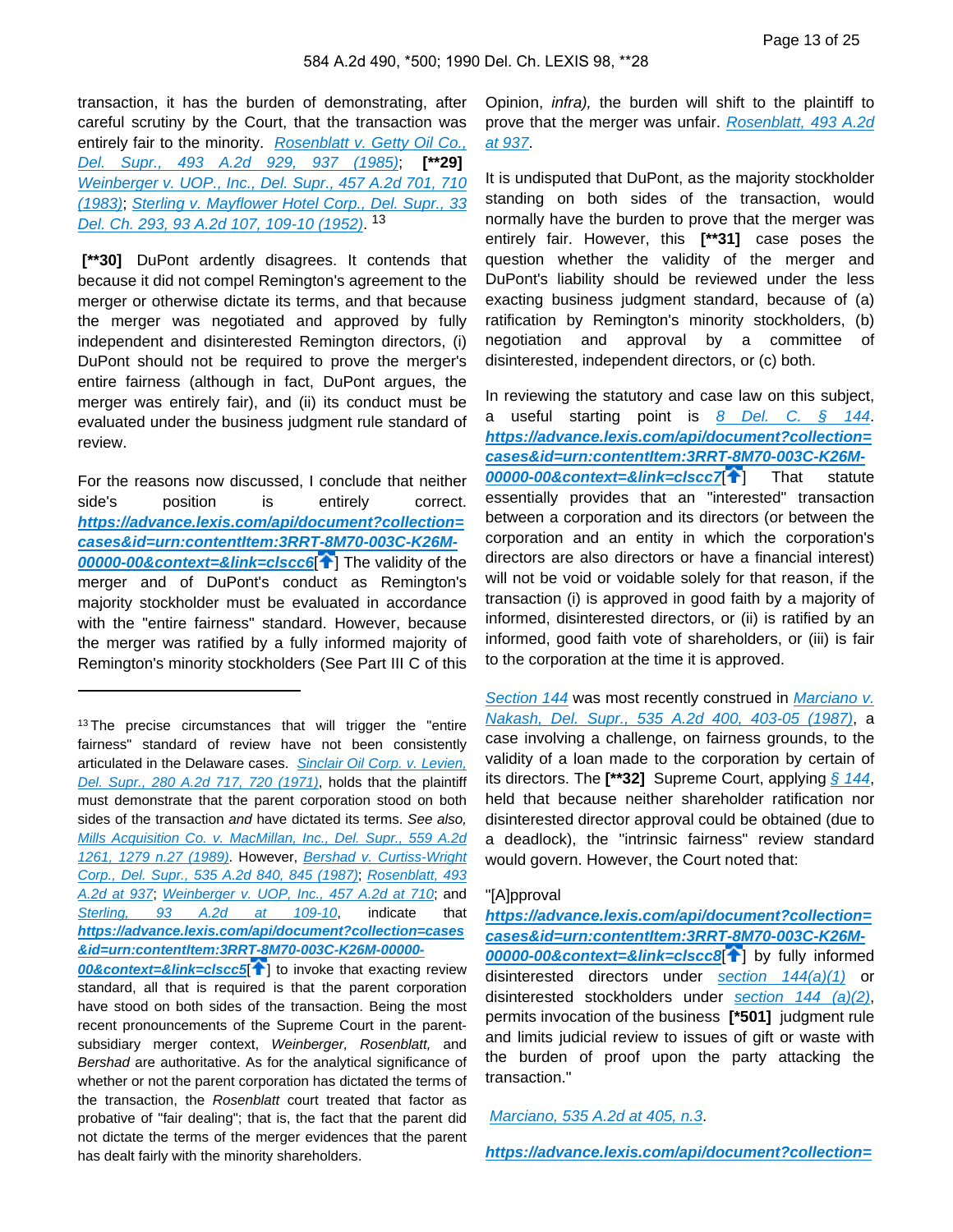**[cases&id=urn:contentItem:3RRT-8M70-003C-K26M-](https://advance.lexis.com/api/document?collection=cases&id=urn:contentItem:3RRT-8M70-003C-K26M-00000-00&context=&link=clscc9)**

**[00000-00&context=&link=clscc9](https://advance.lexis.com/api/document?collection=cases&id=urn:contentItem:3RRT-8M70-003C-K26M-00000-00&context=&link=clscc9)**[ ] Except in the case of parent-subsidiary mergers, our courts have applied the same analysis, and reached similar results, in interested transaction cases that were not decided under [§ 144](https://advance.lexis.com/api/document?collection=statutes-legislation&id=urn:contentItem:5SY3-C2H0-004D-41ST-00000-00&context=). <sup>14</sup> Puma v. Marriott, Del. Ch., 283 A.2d [693 \(1971\)](https://advance.lexis.com/api/document?collection=cases&id=urn:contentItem:3RRT-95W0-003C-K0D8-00000-00&context=) (applying business judgment standard of review where disinterested directors approved the purchase of six corporations owned by the Marriott family group, including inside directors, according to terms that the inside directors did not dictate); See also [Michelson v. Duncan, Del. Supr., 407 A.2d 211, 224](https://advance.lexis.com/api/document?collection=cases&id=urn:contentItem:3RRT-7T80-003C-K2C1-00000-00&context=)  [\(1979\)](https://advance.lexis.com/api/document?collection=cases&id=urn:contentItem:3RRT-7T80-003C-K2C1-00000-00&context=); **[\*\*33]** [Gottlieb v. Heyden Chem. Corp., Del.](https://advance.lexis.com/api/document?collection=cases&id=urn:contentItem:3RRT-8880-003C-K0C9-00000-00&context=)  [Supr., 33 Del. Ch. 177, 91 A.2d 57, 59 \(1952\)](https://advance.lexis.com/api/document?collection=cases&id=urn:contentItem:3RRT-8880-003C-K0C9-00000-00&context=); and [Kaufman v. Shoenberg, Del. Ch., 33 Del. Ch. 211, 91](https://advance.lexis.com/api/document?collection=cases&id=urn:contentItem:3RRT-99N0-003C-K188-00000-00&context=)  [A.2d 786, 793 \(1952\)](https://advance.lexis.com/api/document?collection=cases&id=urn:contentItem:3RRT-99N0-003C-K188-00000-00&context=) (all holding that shareholder ratification of challenged stock options issued to directors shifts the burden of proof to the plaintiff and causes the transaction to be reviewed under the business judgment standard). The same result has been reached in cases involving mergers with acquirors who were fiduciaries but did not own a controlling stock interest in the corporation. See, [In re Resorts](https://advance.lexis.com/api/document?collection=cases&id=urn:contentItem:3RRT-78J0-003C-K478-00000-00&context=) [International Shareholders Litigation Appeals, Del.](https://advance.lexis.com/api/document?collection=cases&id=urn:contentItem:3RRT-78J0-003C-K478-00000-00&context=) [Supr., 570 A.2d 259 \(1990\)](https://advance.lexis.com/api/document?collection=cases&id=urn:contentItem:3RRT-78J0-003C-K478-00000-00&context=); In re Formica Corporation Shareholders Litigation, Del. Ch., C.A. No. 10598, Jacobs, V.C (Mar. 22, 1989); In re RJR Nabisco, Inc., Shareholders Litig., Del. Ch., C.A. No. 10389, Allen, C. (Jan. 31, 1989).

The **[\*\*34]** question posed here is whether the business judgment form of review will also govern a parentsubsidiary merger that is either negotiated on behalf of the subsidiary by a committee of disinterested, independent directors, or is ratified by the informed vote of disinterested minority shareholders, or both. Although it did not decide that issue, Weinberger v. UOP Inc., contains language from which that result (the application of the business judgment standard) might be inferred. <sup>15</sup>

<sup>14</sup> Section 2004 **144** 

**[https://advance.lexis.com/api/document?collection=cases](https://advance.lexis.com/api/document?collection=cases&id=urn:contentItem:3RRT-8M70-003C-K26M-00000-00&context=&link=clscc10) [&id=urn:contentItem:3RRT-8M70-003C-K26M-00000-](https://advance.lexis.com/api/document?collection=cases&id=urn:contentItem:3RRT-8M70-003C-K26M-00000-00&context=&link=clscc10)**

**[00&context=&link=clscc10](https://advance.lexis.com/api/document?collection=cases&id=urn:contentItem:3RRT-8M70-003C-K26M-00000-00&context=&link=clscc10)**<sup>1</sup> does not provide the exclusive validation standard for interested transactions. [Marciano v. Nakash, 535 A.2d at 403](https://advance.lexis.com/api/document?collection=cases&id=urn:contentItem:3RRT-7FH0-003C-K066-00000-00&context=).

15 In Weinberger v. UOP Inc., the Court held that majority-ofthe-minority shareholder ratification of a parent-subsidiary merger will shift the burden to the plaintiff "to show that the transaction was unfair to the minority." [457 A.2d at 703](https://advance.lexis.com/api/document?collection=cases&id=urn:contentItem:3RRT-7P40-003C-K1P9-00000-00&context=). The Weinberger Court cited [Michelson v. Duncan, Del. Supr., 407](https://advance.lexis.com/api/document?collection=cases&id=urn:contentItem:3RRT-7T80-003C-K2C1-00000-00&context=)  [A.2d 211, 224 \(1979\)](https://advance.lexis.com/api/document?collection=cases&id=urn:contentItem:3RRT-7T80-003C-K2C1-00000-00&context=), thereby suggesting that the substantive

However, subsequent case law confirms that that inference is erroneous.

[\*\*35] In [Rosenblatt, supra](https://advance.lexis.com/api/document?collection=cases&id=urn:contentItem:3RRT-7KY0-003C-K17J-00000-00&context=), a special committee of the subsidiary's independent directors negotiated (quite adversarially) a merger with the corporate parent. The merger was later ratified by the subsidiary's minority stockholders. The Rosenblatt court (citing Weinberger v. [UOP, Inc., 457 A.2d at 703](https://advance.lexis.com/api/document?collection=cases&id=urn:contentItem:3RRT-7P40-003C-K1P9-00000-00&context=)) held that minority stockholder ratification "shifts the burden of proving the unfairness of the merger entirely to the plaintiffs." 493 [A.2d at 937](https://advance.lexis.com/api/document?collection=cases&id=urn:contentItem:3RRT-7KY0-003C-K17J-00000-00&context=), However, in evaluating the claims against the parent corporation, the Supreme Court did not apply the business judgment standard of review. Instead, it employed the "entire fairness" mode of analysis, imposing the ultimate burden of persuasion upon the plaintiff. <sup>16</sup>

[\*\*36] Rosenblatt indicates that **[https://advance.lexis.com/api/document?collection=](https://advance.lexis.com/api/document?collection=cases&id=urn:contentItem:3RRT-8M70-003C-K26M-00000-00&context=&link=clscc11) [cases&id=urn:contentItem:3RRT-8M70-003C-K26M-](https://advance.lexis.com/api/document?collection=cases&id=urn:contentItem:3RRT-8M70-003C-K26M-00000-00&context=&link=clscc11)[00000-00&context=&link=clscc11](https://advance.lexis.com/api/document?collection=cases&id=urn:contentItem:3RRT-8M70-003C-K26M-00000-00&context=&link=clscc11)**<sup>[14[\]](#page-2-1)</sup> minority stockholder ratification of a parent-subsidiary merger, will not cause the transaction **[\*502]** to be evaluated under the business judgment review standard that normally applies to challenged stock options or the other above described corporate transactions. Rather, in a parent-subsidiary merger context, shareholder ratification operates only to shift the burden of persuasion, not to change the substantive standard of review (entire fairness). Nor does the fact that the merger was negotiated by a committee of independent, disinterested directors alter the review standard.

Thus,

review standard would be the business judgment rule.

In re Trans World Airlines, Inc., Shareholders Litigation, Del. Ch. C.A. No. 9844, Allen, C., Mem. Op. at 16 (Oct. 21,1988), this Court, citing Weinberger v. UOP, Inc., drew that inference. However, the Court did not cite the Supreme Court's Rosenblatt decision, supra, which casts doubt upon the Trans World Airlines court's application of the business judgment standard of review.

<sup>16</sup>As for the liability standard applicable to the subsidiary's directors, the Rosenblatt court stated that adversarial, arm's length negotiations by a special committee of directors "may give rise to the proposition that the directors' actions are more appropriately measured by business judgment standards." [493](https://advance.lexis.com/api/document?collection=cases&id=urn:contentItem:3RRT-7KY0-003C-K17J-00000-00&context=)  [A.2d at 937-38](https://advance.lexis.com/api/document?collection=cases&id=urn:contentItem:3RRT-7KY0-003C-K17J-00000-00&context=) (emphasis added). However, nowhere does the Rosenblatt opinion suggest that in these circumstances the claims against the parent corporation would likewise be evaluated under the business judgment standard.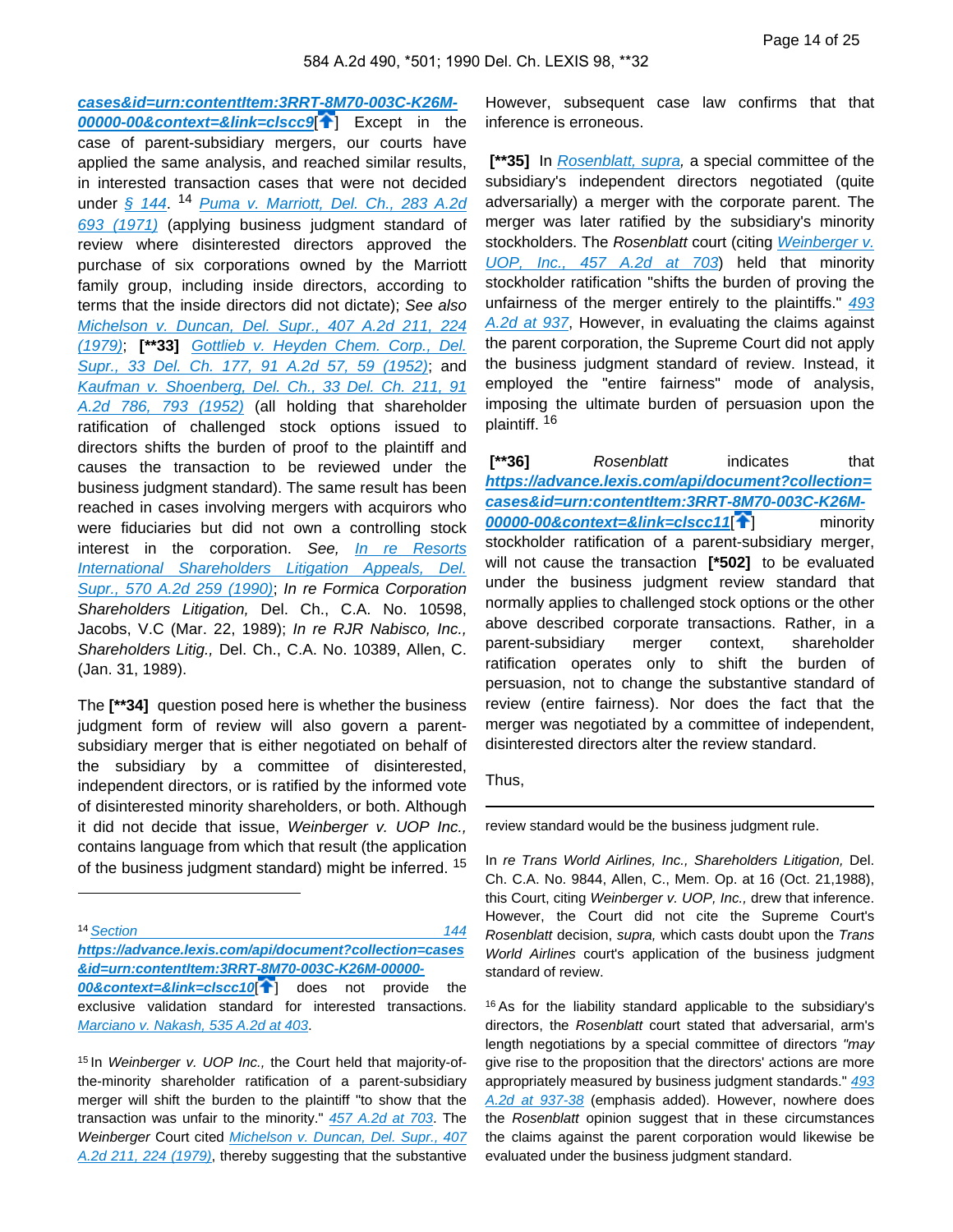**[https://advance.lexis.com/api/document?collection=](https://advance.lexis.com/api/document?collection=cases&id=urn:contentItem:3RRT-8M70-003C-K26M-00000-00&context=&link=clscc12) [cases&id=urn:contentItem:3RRT-8M70-003C-K26M-](https://advance.lexis.com/api/document?collection=cases&id=urn:contentItem:3RRT-8M70-003C-K26M-00000-00&context=&link=clscc12)**

**[00000-00&context=&link=clscc12](https://advance.lexis.com/api/document?collection=cases&id=urn:contentItem:3RRT-8M70-003C-K26M-00000-00&context=&link=clscc12)**[ [\]](#page-3-0) shareholder ratification and disinterested director intervention have a different procedural effect where the transaction is a parent-subsidiary merger, than in cases where the transaction is with a fiduciary that does not control the corporation. Although the Delaware cases do not articulate a distinction in those terms, a plausible basis exists for it. Parent subsidiary mergers, unlike stock options, are proposed by a party that controls, and will continue to control, the corporation, whether or not the minority stockholders vote to approve or reject the transaction. The controlling **[\*\*37]** stockholder relationship has the inherent potential to influence, however subtly, the vote of minority stockholders in a manner that is not likely to occur in a transaction with a noncontrolling party.

Even where no coercion is intended, shareholders voting on a parent subsidiary merger might perceive that their disapproval could risk retaliation of some kind by the controlling stockholder. For example, the controlling stockholder might decide to stop dividend payments or to effect a subsequent cash out merger at a less favorable price, for which the remedy would be time consuming and costly litigation. At the very least, the potential for that perception, and its possible impact upon a shareholder vote, could never be fully eliminated. Consequently, **[https://advance.lexis.com/api/document?collection=](https://advance.lexis.com/api/document?collection=cases&id=urn:contentItem:3RRT-8M70-003C-K26M-00000-00&context=&link=clscc13) [cases&id=urn:contentItem:3RRT-8M70-003C-K26M-](https://advance.lexis.com/api/document?collection=cases&id=urn:contentItem:3RRT-8M70-003C-K26M-00000-00&context=&link=clscc13)[00000-00&context=&link=clscc13](https://advance.lexis.com/api/document?collection=cases&id=urn:contentItem:3RRT-8M70-003C-K26M-00000-00&context=&link=clscc13)**[ [\]](#page-3-1) in a merger between the corporation and its controlling stockholder - - even one negotiated by disinterested, independent directors -- no court could be certain whether the transaction terms fully approximate what truly independent parties would have achieved in an arm's length negotiation. Given that uncertainty, a court might well conclude that even minority shareholders who have ratified a parent-subsidiary merger need procedural protections **[\*\*38]** beyond those afforded by full disclosure of all material facts. One way to provide such protections would be to adhere to the more stringent entire fairness standard of judicial review.

Accordingly, the Rosenblatt review standard will govern the Court's evaluation of DuPont's conduct and liability in the case at bar.

#### C. The Disclosure Claims

Finally, I address the disclosure claims, which form a essential predicate for the application of the Rosenblatt review standard.

It is axiomatic that **[https://advance.lexis.com/api/document?collection=](https://advance.lexis.com/api/document?collection=cases&id=urn:contentItem:3RRT-8M70-003C-K26M-00000-00&context=&link=clscc14) [cases&id=urn:contentItem:3RRT-8M70-003C-K26M-](https://advance.lexis.com/api/document?collection=cases&id=urn:contentItem:3RRT-8M70-003C-K26M-00000-00&context=&link=clscc14)[00000-00&context=&link=clscc14](https://advance.lexis.com/api/document?collection=cases&id=urn:contentItem:3RRT-8M70-003C-K26M-00000-00&context=&link=clscc14)**[ [\]](#page-3-2) for shareholder ratification of any corporate action to be valid, the vote of the minority shareholders must be fully informed. That means, in this context, that the proxy statement must have disclosed all facts material to the Remington minority stockholders' decision to approve or disapprove the proposed merger. [Rosenblatt, 493 A.2d at 944-45](https://advance.lexis.com/api/document?collection=cases&id=urn:contentItem:3RRT-7KY0-003C-K17J-00000-00&context=)  [\(1985\)](https://advance.lexis.com/api/document?collection=cases&id=urn:contentItem:3RRT-7KY0-003C-K17J-00000-00&context=); [Weinberger v. UOP, Inc., 457 A.2d at 710](https://advance.lexis.com/api/document?collection=cases&id=urn:contentItem:3RRT-7P40-003C-K1P9-00000-00&context=)  [\(1983\)](https://advance.lexis.com/api/document?collection=cases&id=urn:contentItem:3RRT-7P40-003C-K1P9-00000-00&context=); see also [TSC Industries, Inc. v. Northway, Inc.,](https://advance.lexis.com/api/document?collection=cases&id=urn:contentItem:3S4X-9WC0-003B-S28P-00000-00&context=)  [426 U.S. 438, 449, 96 S. Ct. 2126, 2132, 48 L. Ed. 2d](https://advance.lexis.com/api/document?collection=cases&id=urn:contentItem:3S4X-9WC0-003B-S28P-00000-00&context=)  [757, 766 \(1976\)](https://advance.lexis.com/api/document?collection=cases&id=urn:contentItem:3S4X-9WC0-003B-S28P-00000-00&context=). **[https://advance.lexis.com/api/document?collection=](https://advance.lexis.com/api/document?collection=cases&id=urn:contentItem:3RRT-8M70-003C-K26M-00000-00&context=&link=clscc15) [cases&id=urn:contentItem:3RRT-8M70-003C-K26M-](https://advance.lexis.com/api/document?collection=cases&id=urn:contentItem:3RRT-8M70-003C-K26M-00000-00&context=&link=clscc15)[00000-00&context=&link=clscc15](https://advance.lexis.com/api/document?collection=cases&id=urn:contentItem:3RRT-8M70-003C-K26M-00000-00&context=&link=clscc15)**[ [\]](#page-3-3) The parties who assert the defense of shareholder ratification have the burden to **[\*\*39]** establish that they fully disclosed all material facts in their proxy disclosures. Rosenblatt, [493 A.2d at 937](https://advance.lexis.com/api/document?collection=cases&id=urn:contentItem:3RRT-7KY0-003C-K17J-00000-00&context=); [Weinberger v. UOP, Inc., 457 A.2d at](https://advance.lexis.com/api/document?collection=cases&id=urn:contentItem:3RRT-7P40-003C-K1P9-00000-00&context=)  [703](https://advance.lexis.com/api/document?collection=cases&id=urn:contentItem:3RRT-7P40-003C-K1P9-00000-00&context=).

Remington's minority stockholders overwhelmingly approved the merger on the basis of the extensive proxy statement. In an effort to avoid the burden-shifting effect of shareholder ratification, 17 the **[\*503]** plaintiff claims that the proxy statement omitted to disclose certain material facts. I find the plaintiff's proxy claims to be without merit.

 **[\*\*40]** i) Plaintiff asserts that the proxy statement was misleading because it failed to disclose an internal financial study of Remington prepared by Mr. Gerald Brunner, an analyst in DuPont's finance department. Mr. Brunner calculated a value for Remington of \$ 36.38 per share, based upon the discounted present value of expected future dividend payments. However, that calculation was not made to value Remington for merger purposes and DuPont did not rely upon it in

<sup>&</sup>lt;sup>17</sup> In her post-trial brief, the plaintiff appears to characterize her proxy claims as an additional affirmative ground for imposing liability. At oral argument, however, plaintiff's counsel stated that the sole function of the disclosure claims is to negative the validity (and, as a consequence, the burden-shifting effect) of minority shareholder ratification. (Tr., April 24, 1989 oral argument, at 33). In any event, the Court finds that the proxy claims, whether viewed as a affirmative basis for liability or merely as a basis for negating shareholder ratification, are without factual or legal foundation.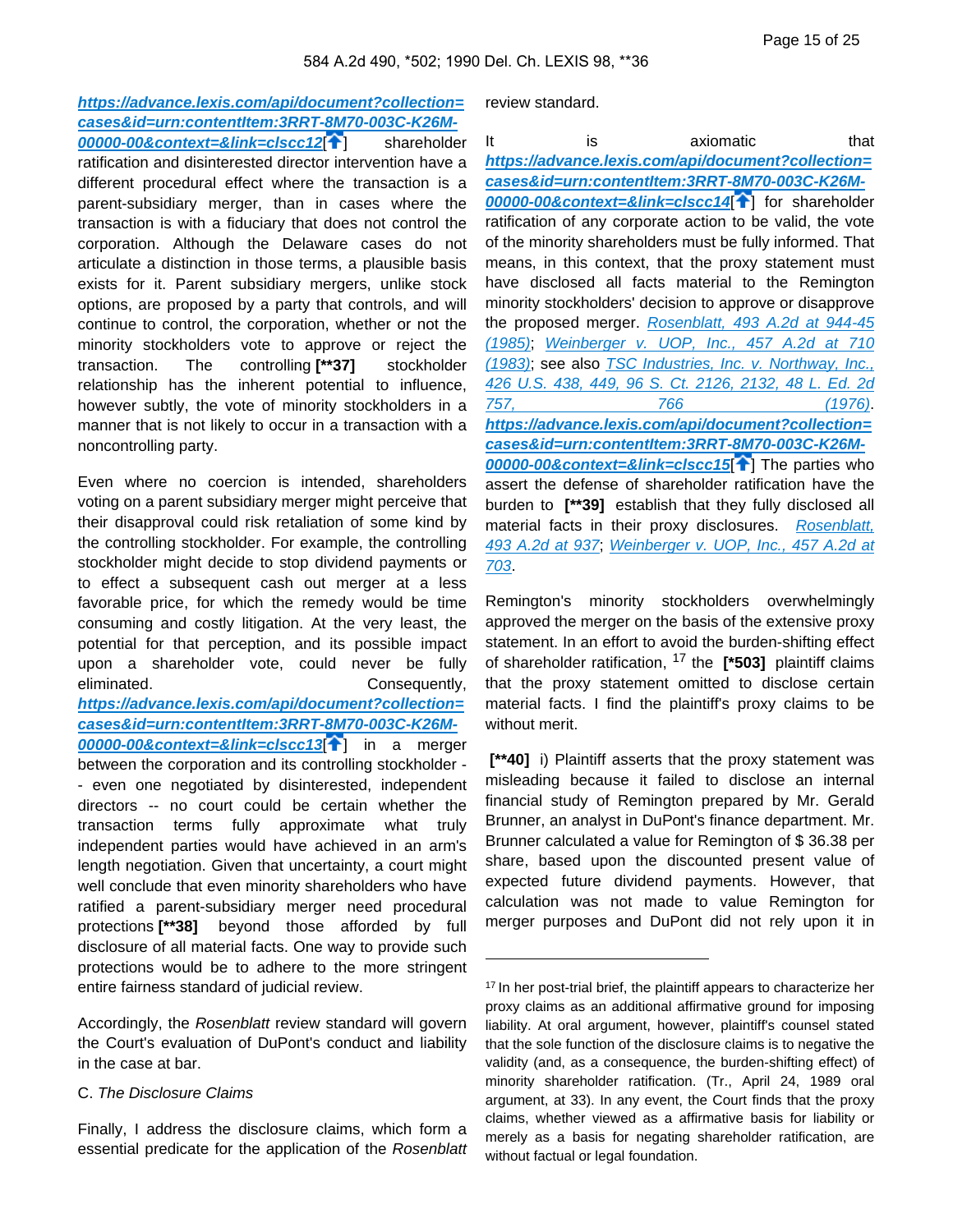connection with its acquisition of the Remington minority shares. Indeed, Mr. Buxbaum, who was Brunner's superior, contemporaneously rejected certain of Brunner's key assumptions. Brunner's calculations were intended only to illustrate a way to determine the price at which DuPont could "break even" if it chose to sell its Remington majority interest, taking into account the large anticipated tax liability that would be occasioned by DuPont's low tax basis in its Remington stock.

Accordingly, the Brunner \$ 36.38 computation did not constitute sufficiently reliable evidence of Remington's value to warrant proxy statement disclosure. See [Weinberger v. Rio Grande Indus., Inc., Del. Ch., 519](https://advance.lexis.com/api/document?collection=cases&id=urn:contentItem:3RRT-8SB0-003C-K309-00000-00&context=)  [A.2d 116, 128-29 \(1986\)](https://advance.lexis.com/api/document?collection=cases&id=urn:contentItem:3RRT-8SB0-003C-K309-00000-00&context=). **[\*\*41]**

ii) The plaintiff next argues that the proxy statement should have disclosed that Remington Farms, a Remington owned facility that was carried on Remington's balance sheet at book value (approximately \$ 635,000), had been appraised at \$ 5 million.

That argument incorrectly assumes that Remington Arms was a surplus asset, unnecessary to Remington's business, that could have been sold for cash at fair market value. In fact, Remington Farms was not a surplus asset, but was an integral part of the educational and public relations side of Remington's business. If defendants were obligated to disclose the appraised value of Remington Farms, then arguably they were also required to disclose the market value of Remington's other operating assets, such as (for example) its factories and major equipment. Yet the plaintiff makes no such contention. Instead, she has singled out only Remington Farms. Moreover, and in all events, the \$ 5 million appraised figure represented only 1.7% of the (fully disclosed) book value of Remington's total assets, and 1.5% of their (fully disclosed) replacement cost. In these circumstances, the \$ 4.4 million difference between appraised and book value would have **[\*\*42]** been quantitatively insignificant to a shareholder considering whether to approve the merger.

iii) Lastly, the plaintiff contends that the proxy materials should have disclosed the alleged inadequacy of Salomon Brothers' valuation methodology and of the Merger Committee's deliberations and negotiations with DuPont. That argument fails for two reasons. First, **[https://advance.lexis.com/api/document?collection=](https://advance.lexis.com/api/document?collection=cases&id=urn:contentItem:3RRT-8M70-003C-K26M-00000-00&context=&link=clscc16) [cases&id=urn:contentItem:3RRT-8M70-003C-K26M-](https://advance.lexis.com/api/document?collection=cases&id=urn:contentItem:3RRT-8M70-003C-K26M-00000-00&context=&link=clscc16)[00000-00&context=&link=clscc16](https://advance.lexis.com/api/document?collection=cases&id=urn:contentItem:3RRT-8M70-003C-K26M-00000-00&context=&link=clscc16)**[ [\]](#page-3-4) defendants are not required to confess corporate wrongdoing or engage

in "self-flagellation" in proxy materials. Seibert v. Harper & Row Publishers, Inc., Del. Ch., C.A. No. 6639, Berger, V.C., Let. Op. at 15-16 (Dec. 5, 1984); [Weinberger v.](https://advance.lexis.com/api/document?collection=cases&id=urn:contentItem:3RRT-91W0-003C-K4RK-00000-00&context=) [United Financial Corp., Del. Ch., 405 A.2d 134 \(1979\)](https://advance.lexis.com/api/document?collection=cases&id=urn:contentItem:3RRT-91W0-003C-K4RK-00000-00&context=), Hartnett, V.C., Mem. Op. at 24 (1983); Fisher v. United Technologies Corp., Del. Ch., C.A. No. 5847, Hartnett, V.C., Let. Op. at 8 (May 12, 1981); accord, [Michelson v.](https://advance.lexis.com/api/document?collection=cases&id=urn:contentItem:3RRT-93C0-003C-K53Y-00000-00&context=) [Duncan, Del. Ch., 386 A.2d 1144, 1155 \(1978\)](https://advance.lexis.com/api/document?collection=cases&id=urn:contentItem:3RRT-93C0-003C-K53Y-00000-00&context=), aff'd in pert. part, [Del. Supr., 407 A.2d 211, 221-22 \(1979\)](https://advance.lexis.com/api/document?collection=cases&id=urn:contentItem:3RRT-7T80-003C-K2C1-00000-00&context=). Second, the argument rests upon an invalid factual premise. As found and more fully discussed in Part V of this Opinion, the Merger Committee and its advisor, Salomon Brothers, acted properly in the discharge **[\*\*43]** of their duties.

I therefore conclude that the Remington stockholder vote approving the merger was fully informed and valid.

#### **[\*504]** IV. THE CLAIMS AGAINST DUPONT

As our Supreme Court has stated in Weinberger v. UOP, Inc.:

**[https://advance.lexis.com/api/document?collection=](https://advance.lexis.com/api/document?collection=cases&id=urn:contentItem:3RRT-8M70-003C-K26M-00000-00&context=&link=clscc17) [cases&id=urn:contentItem:3RRT-8M70-003C-K26M-](https://advance.lexis.com/api/document?collection=cases&id=urn:contentItem:3RRT-8M70-003C-K26M-00000-00&context=&link=clscc17)[00000-00&context=&link=clscc17](https://advance.lexis.com/api/document?collection=cases&id=urn:contentItem:3RRT-8M70-003C-K26M-00000-00&context=&link=clscc17)**[ [\]](#page-4-0) The concept of fairness has two basic aspects: fair dealing and fair price. The former embraces questions of when the transaction was timed, how it was initiated, structured, negotiated, disclosed to the directors, and how the approvals of the directors and the stockholders were obtained. The latter aspect of fairness relates to the economic and financial considerations of the proposed merger, including all relevant factors: assets, market value, earnings, future prospects, and any other elements that affect the intrinsic or inherent value of a company's stock.

[457 A.2d at 711](https://advance.lexis.com/api/document?collection=cases&id=urn:contentItem:3RRT-7P40-003C-K1P9-00000-00&context=). The plaintiff contends that DuPont treated Remington's minority stockholders unfairly in both senses, that is, by dealing with them unfairly and by offering an unfair price. Those claims are now addressed.

#### A. Fair Dealing

From whatever perspective it is viewed, the merger was the product of fair dealing. Built into the process by which the merger terms were set **[\*\*44]** were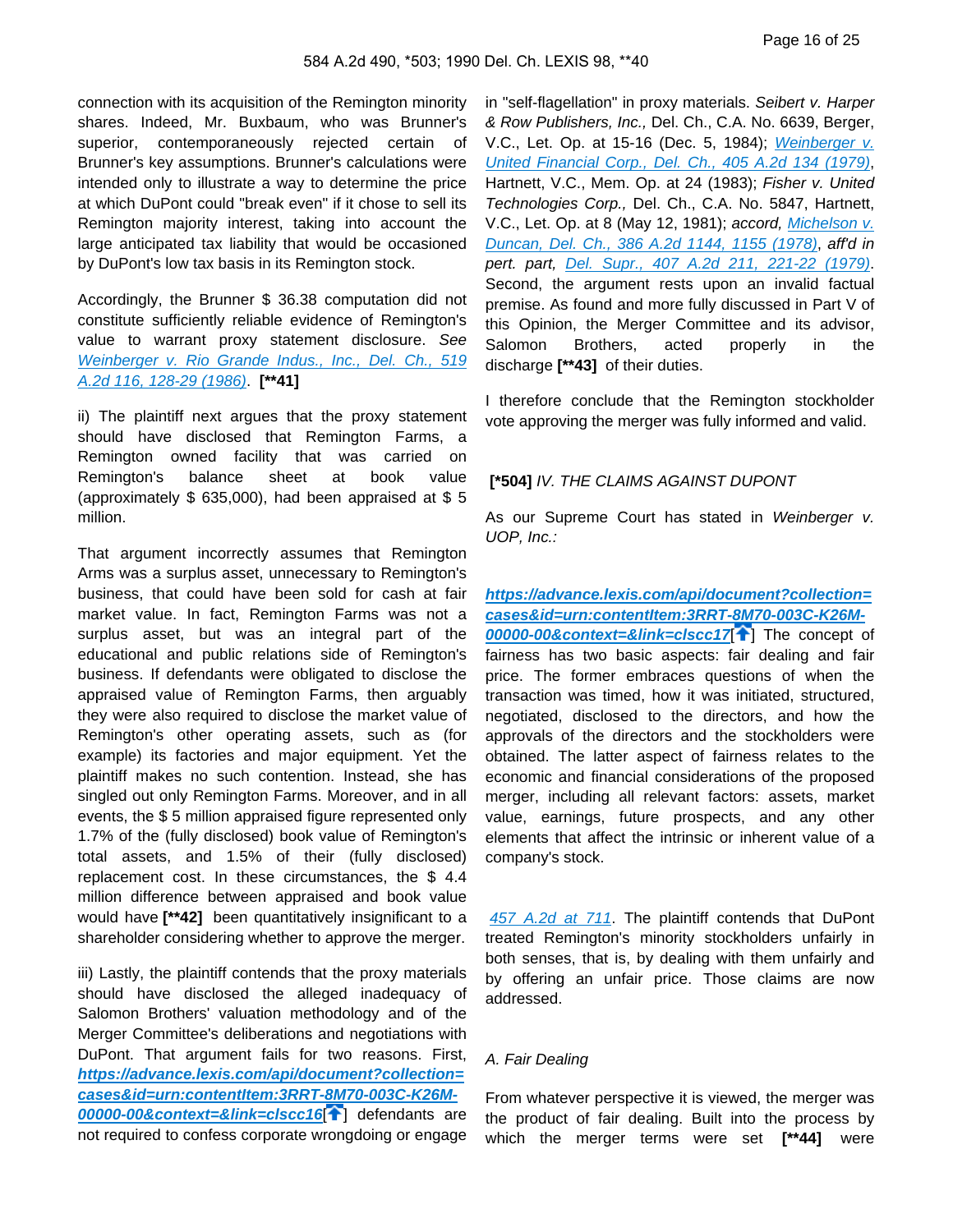procedural protections that tended to assure a fair result and to approximate what independent parties would have arrived at in an arm's length bargain. Cf. [Weinberger v. UOP, Inc., 457 A.2d at 710-11 n.7](https://advance.lexis.com/api/document?collection=cases&id=urn:contentItem:3RRT-7P40-003C-K1P9-00000-00&context=).

DuPont did not dictate the terms of this transaction, other than to prescribe that it would be a stock-for-stock merger. <sup>18</sup> The transaction was negotiated on Remington's behalf by a committee of directors totally independent of DuPont. It was made subject to the approval of a majority of Remington's minority stockholders. Moreover, DuPont caused its Remington director nominees to absent themselves from the negotiations and decisionmaking process. Accordingly, the Merger Committee's deliberations were not influenced by DuPont or Remington management representatives, and throughout the process the Committee acted independently, advised by attorneys and investment bankers that it had selected and overseen. Finally, as the Court has found, Remington's minority shareholders overwhelmingly approved the merger based upon full disclosure of all material facts. (See Part III B, supra). The presence of those procedural safeguards is strong evidence of fair dealing.  **[\*\*45]** [Rosenblatt, 493 A.2d at 937-38](https://advance.lexis.com/api/document?collection=cases&id=urn:contentItem:3RRT-7KY0-003C-K17J-00000-00&context=); [Sealy Mattress](https://advance.lexis.com/api/document?collection=cases&id=urn:contentItem:3RRT-8RH0-003C-K2TN-00000-00&context=)  [Co. of N.J. v. Sealy, Inc., Del. Ch., 532 A.2d 1324,](https://advance.lexis.com/api/document?collection=cases&id=urn:contentItem:3RRT-8RH0-003C-K2TN-00000-00&context=)  [1336 \(1987\)](https://advance.lexis.com/api/document?collection=cases&id=urn:contentItem:3RRT-8RH0-003C-K2TN-00000-00&context=); [Jedwab v. M.G.M. Grand Hotels, Inc., Del.](https://advance.lexis.com/api/document?collection=cases&id=urn:contentItem:3RRT-8SW0-003C-K33G-00000-00&context=)  [Ch., 509 A.2d 584, 599 \(1986\)](https://advance.lexis.com/api/document?collection=cases&id=urn:contentItem:3RRT-8SW0-003C-K33G-00000-00&context=).

Plaintiff specifies three claims of unfair dealing. <sup>19</sup> First, she argues that DuPont's 70% stock ownership of Remington made it much easier for DuPont to obtain "majority of the minority" stockholder approval, and that therefore DuPont must be found to have utilized its controlling position to facilitate that approval. The short answer is this ipse dixit is unsupported in law and fact and runs counter to the overwhelming evidence of record.

 **[\*\*46]** Second, plaintiff contends that DuPont did not proceed in good faith, as evidenced by its original offer of a .52 exchange ratio proposal that would have resulted in the dilution of dividends and earnings to Remington shareholders. But plaintiff's conclusion does not flow from her premise. The initial exchange ratio was independently formulated and recommended by Morgan Stanley, not DuPont. And although the Merger Committee chose to reject the initial merger terms, there is no evidence that Morgan Stanley or DuPont proposed those terms in other than a good faith belief that they were fair.

Third, plaintiff claims that DuPont dealt unfairly with Remington by not disclosing to the Remington Board the internally prepared Brunner discounted cash flow evaluation. That information has previously been found to be not material for purposes of mandated disclosure to shareholders. **[\*505]** (See Part III B, supra). Why that same information should be deemed material, and therefore a subject of mandated disclosure, to the Remington Board is nowhere cogently explained. <sup>20</sup>

 **[\*\*47]** For all these reasons, I conclude that in proposing and negotiating the merger terms with Remington, DuPont dealt fairly with Remington's minority stockholders. I next turn to the plaintiff's contention that DuPont treated the minority unfairly by imposing substantively unfair merger terms.

### B. Fair Price

In challenging the substantive fairness of the merger consideration, the plaintiff claims that the market equivalent value of the consideration received (.574 shares of DuPont stock for each share of Remington) was less than the fair or intrinsic value of the Remington shares given in exchange. Specifically, plaintiff contends that Remington's intrinsic value was \$ 29 to \$ 30.25 per share  $-$  \$ 5.76 to \$ 7.01 per share more than the \$ 23.46 per share cash equivalent value of the DuPont shares received by Remington's minority stockholders.

**[https://advance.lexis.com/api/document?collection=](https://advance.lexis.com/api/document?collection=cases&id=urn:contentItem:3RRT-8M70-003C-K26M-00000-00&context=&link=clscc18) [cases&id=urn:contentItem:3RRT-8M70-003C-K26M-](https://advance.lexis.com/api/document?collection=cases&id=urn:contentItem:3RRT-8M70-003C-K26M-00000-00&context=&link=clscc18)[00000-00&context=&link=clscc18](https://advance.lexis.com/api/document?collection=cases&id=urn:contentItem:3RRT-8M70-003C-K26M-00000-00&context=&link=clscc18)**[ [\]](#page-4-1) The correct test of fairness is a merger is that "'the minority stockholder shall receive the substantial equivalent in value of what he had before." [Rosenblatt, 493 A.2d at 940](https://advance.lexis.com/api/document?collection=cases&id=urn:contentItem:3RRT-7KY0-003C-K17J-00000-00&context=), quoting

<sup>18</sup>DuPont declined to develop the initial merger proposal, leaving its formulation to its investment banker, Morgan Stanley, in its best judgment.

<sup>19</sup>Apart from her proxy disclosure claims, which have been rejected.

<sup>&</sup>lt;sup>20</sup> Unlike the Arledge-Chitiea document in Weinberger v. UOP, [Inc., 457 A.2d at 705](https://advance.lexis.com/api/document?collection=cases&id=urn:contentItem:3RRT-7P40-003C-K1P9-00000-00&context=), the Brunner memorandum was not prepared by officers of the majority stockholder who sat on the boards of both the parent corporation (here DuPont) and the subsidiary corporation to be acquired (here Remington). Moreover, there is no evidence that DuPont used the Brunner memorandum to Remington's disadvantage. Cf. Rabkin v. Olin Corp., Del. Ch., Consol. C.A. 7547, Chandler, V.C., Mem. Op. at 22 (April 17, 1990).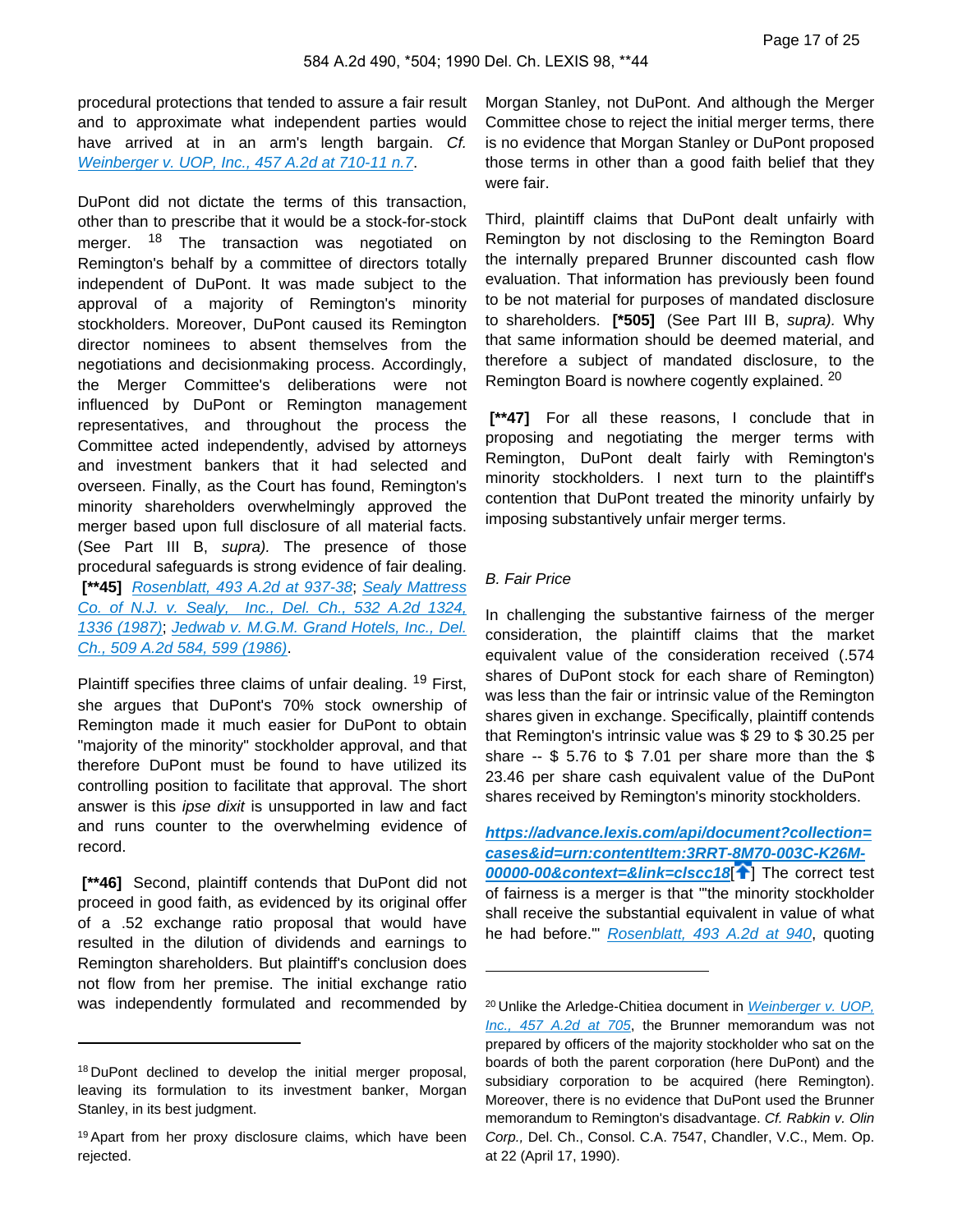[Sterling v. Mayflower Hotel Corp., 93 A.2d at 114](https://advance.lexis.com/api/document?collection=cases&id=urn:contentItem:3RRT-8870-003C-K0C1-00000-00&context=). The issue is whether the value of .574 shares of DuPont stock was **[\*\*48]** the substantial equivalent in value of one share of Remington stock. The defendants' valuation evidence persuades me that it was. The plaintiff's contrary evidence is unpersuasive and insufficient to discharge her burden of proving that the merger price was unfair.

## 1. The Defendant's Evidence Supporting the Fairness of the Merger Consideration

Before considering the specific evidence relating to value, the Court notes preliminarily that the merger terms were negotiated at arm's length between representatives of DuPont and of the Merger Committee which was independent of DuPont. That fact is significant, and our Supreme Court has so recognized:

#### **Particularly**

**[https://advance.lexis.com/api/document?collection=](https://advance.lexis.com/api/document?collection=cases&id=urn:contentItem:3RRT-8M70-003C-K26M-00000-00&context=&link=clscc19) [cases&id=urn:contentItem:3RRT-8M70-003C-K26M-](https://advance.lexis.com/api/document?collection=cases&id=urn:contentItem:3RRT-8M70-003C-K26M-00000-00&context=&link=clscc19)[00000-00&context=&link=clscc19](https://advance.lexis.com/api/document?collection=cases&id=urn:contentItem:3RRT-8M70-003C-K26M-00000-00&context=&link=clscc19)**[ [\]](#page-4-2) in the parentsubsidiary context, a showing that the action taken was as though each of the contending parties had in fact exerted its bargaining power against the other at arm's length is strong evidence that the transaction meets the test of fairness.

# [Weinberger v. UOP, Inc., 457 A.2d at 709-10, n.7](https://advance.lexis.com/api/document?collection=cases&id=urn:contentItem:3RRT-7P40-003C-K1P9-00000-00&context=).

In evaluating the fairness of the merger exchange ratio, the Merger Committee and its advisors were mindful that the consideration would have to be fair to two separate groups of Remington shareholders: **[\*\*49]**  those who would retain their DuPont stock received in the merger and those who would immediately sell their DuPont stock. To the former group the most important value factors were those bearing upon the value of DuPont stock as an ongoing investment. To the latter group the feature of greatest significance was the "implied cash value", i.e., the amount for which the DuPont stock could be sold in the market. The evidence persuades me that both groups received the substantial equivalent in value of what they gave up.

In evaluating the DuPont stock as an ongoing investment, and in determining how much DuPont stock would equate to one share of Remington, the Merger Committee and its advisors employed several valuation measures. Among these the most prominent were dividends, earnings, book value, and stock price. The collar arrangement made it possible to compute for each company the comparative earnings, dividends, book value, and market price per share at the various exchange ratios that might result under that arrangement. **[\*506]** (DX 29). In that fashion it became possible to determine at which exchange ratio a given fraction of a DuPont share would yield earnings, dividends, and book **[\*\*50]** values equivalent to the corresponding values represented by one share of Remington. <sup>21</sup>

A comparable study of those same value characteristics was also performed after the actual merger exchange ratio became known. Those studies demonstrate that a Remington stockholder who received .574 shares of DuPont for each Remington share acquired a security with improved investment quality in each of the foregoing respects, except for book value. The result is set forth in the chart (DX 75) on the following page:

# <span id="page-17-0"></span> $\boxplus$  Go to table 1

 **[\*\*51]** As the foregoing chart indicates, a Remington shareholder received for each of his shares, .574 DuPont share having an implied equivalent cash value of \$ 23.46 per share. Depending upon the date and market value measure selected, \$ 23.46 represented a premium of from 39% to 61% above the market value(s) of Remington stock, which ranged from \$ 14.38 to \$ 16.88 per share. Similarly, .574 shares of DuPont represented both a dividend "pickup" ranging from 8.9% to 17.9% (depending upon the dividend period utilized) and an earnings per share increase of from 4.2% to 11.7%.

The only value that did not increase was book value, which under the .574 ratio was diluted by 11% to 12%. However,

**[https://advance.lexis.com/api/document?collection=](https://advance.lexis.com/api/document?collection=cases&id=urn:contentItem:3RRT-8M70-003C-K26M-00000-00&context=&link=clscc20) [cases&id=urn:contentItem:3RRT-8M70-003C-K26M-](https://advance.lexis.com/api/document?collection=cases&id=urn:contentItem:3RRT-8M70-003C-K26M-00000-00&context=&link=clscc20)[00000-00&context=&link=clscc20](https://advance.lexis.com/api/document?collection=cases&id=urn:contentItem:3RRT-8M70-003C-K26M-00000-00&context=&link=clscc20)**<sup>[1[\]](#page-4-3)</sup> book value, which is the original cost of an enterprise's assets, is regarded as of minor importance in assessing the fairness of a stock-for-stock merger exchange. Bastian [v. Bourns, Inc., Del. Ch., 256 A.2d 680, 683 \(1969\)](https://advance.lexis.com/api/document?collection=cases&id=urn:contentItem:3RRT-96D0-003C-K0HR-00000-00&context=), aff'd., [Del. Supr., 278 A.2d 467 \(1970\)](https://advance.lexis.com/api/document?collection=cases&id=urn:contentItem:3RRT-82X0-003C-K4C4-00000-00&context=). **[\*\*52]** [Sterling](https://advance.lexis.com/api/document?collection=cases&id=urn:contentItem:3RRT-99P0-003C-K18M-00000-00&context=) [v. Mayflower Hotel Corp., Del. Ch., 33 Del. Ch. 20, 89](https://advance.lexis.com/api/document?collection=cases&id=urn:contentItem:3RRT-99P0-003C-K18M-00000-00&context=) [A.2d 862, 869 \(1952\)](https://advance.lexis.com/api/document?collection=cases&id=urn:contentItem:3RRT-99P0-003C-K18M-00000-00&context=), aff'd. supra, [33 Del. Ch. 293, 93](https://advance.lexis.com/api/document?collection=cases&id=urn:contentItem:3RRT-8870-003C-K0C1-00000-00&context=) [A.2d 107](https://advance.lexis.com/api/document?collection=cases&id=urn:contentItem:3RRT-8870-003C-K0C1-00000-00&context=). The other valuation measures are of far

<sup>&</sup>lt;sup>21</sup> In all cases the market value of the DuPont stock received represented a premium above the market value of a share of Remington stock.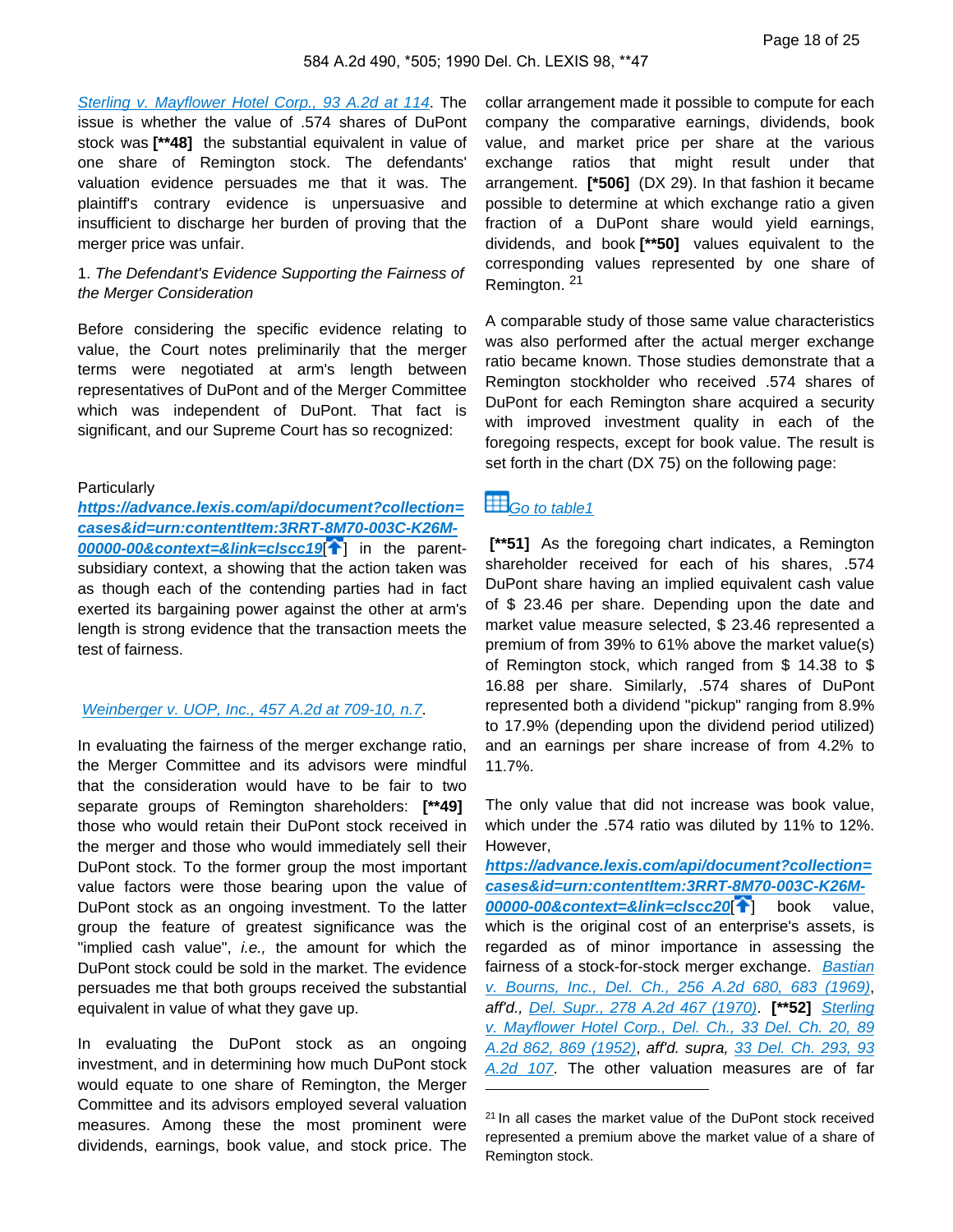greater significance.

 **[\*507]** Of considerable importance also was the fact that DuPont common stock was a higher quality security than Remington stock. DuPont was far more diversified, it had far superior long term growth prospects, and it had earnings that public investors valued more highly than Remington's. Consequently, those Remington shareholders who chose to retain their DuPont shares as an ongoing investment received a security that represented, both quantitatively and qualitatively, an increase and improvement over the Remington shares that they surrendered.

The plaintiff criticizes the fairness of the merger consideration on several grounds. Those criticisms are treated in Part IV B(2) below, but one of them is addressed here because it attacks the underlying validity, on a conceptual level, of the defendants' valuation approach. In essence, the plaintiff argues that for the defendants to have properly evaluated the fairness of the exchange ratio, they had to determine the intrinsic or fair value of Remington's **[\*\*53]** stock. That was necessary to assure fair treatment for those Remington shareholders who intended to sell their DuPont shares, because without knowing Remington's intrinsic value, the defendants could not determine whether the \$ 23.46 share implied cash value represented a fair exchange. Plaintiff argues that the defendants never determined Remington's intrinsic value, but instead, improperly used Remington's depressed stock market price as the measure of Remington's value and as the benchmark of fairness. <sup>22</sup>

 **[\*\*54]** The short answer is that that is not what occurred. The defendants, did, in fact, determine that merger consideration was intrinsically fair on the basis of valuation measures in addition to Remington's stock market price. Mr. Zimmerman testified that Salomon Brothers determined that Remington's intrinsic value was from \$ 22 to \$ 25 per share, a range within which the \$ 23.46 implied cash value comfortably fits. I find no reason to doubt the credibility of that testimony, which is corroborated by DX54, in particular Exhibit I-I, which is Salomon Brothers' discounted cash flow analysis of Remington. That analysis discloses, based upon assumed discount values of 18% and 20% (which Salomon believed were appropriate), and assumed terminal values of 4 and 6 times Remington's projected 1983 net earnings, an indicated range of discounted cash flow values between \$ 22.40 and 25.51 per share. (DX 54, Exhibit I-I).

#### This is

**[https://advance.lexis.com/api/document?collection=](https://advance.lexis.com/api/document?collection=cases&id=urn:contentItem:3RRT-8M70-003C-K26M-00000-00&context=&link=clscc21) [cases&id=urn:contentItem:3RRT-8M70-003C-K26M-](https://advance.lexis.com/api/document?collection=cases&id=urn:contentItem:3RRT-8M70-003C-K26M-00000-00&context=&link=clscc21)[00000-00&context=&link=clscc21](https://advance.lexis.com/api/document?collection=cases&id=urn:contentItem:3RRT-8M70-003C-K26M-00000-00&context=&link=clscc21)<sup>[1</sup>[\]](#page-4-4)** not to say that the discounted cash flow valuation is entitled to primary weight as affirmative evidence of value. Salomon itself did not regard that valuation as the focal point of its analysis, and the record does not disclose the precise reasoning which Salomon's intrinsic **[\*\*55]** valuation rests. That evidence is, nonetheless, pertinent insofar as it establishes that (i) Salomon recognized that a fair value determination of Remington was needed in order to evaluate the fairness of the merger, and that (ii) Salomon did not regard Remington's market price as the exclusive measure of its fair or intrinsic value.

 **[\*508]** The evidence which best supports the plaintiff's position is that Salomon Brothers did not issue a formal opinion as to a specific intrinsic value or range of such values for Remington. In hindsight it would have been helpful if Salomon Brothers had done so, because that could well have eliminated a major ground for challenging this merger. However, that omission does not establish plaintiff's case. It is correct, as plaintiff argues, that DuPont, as a fiduciary, had a duty to treat the Remington minority fairly. But that fiduciary duty did not require that fairness be measured or determined by any specific valuation method or procedure. So long as the minority stockholders were given the "substantial

<sup>22</sup>The plaintiff argues that the merger "premium" over Remington's market price was misleading and illusory, because Remington's market price in the summer of 1979 was artificially depressed as a result of little or no institutional interest in the stock. In evaluating Remington, Morgan Stanley recognized that the ownership profile of, and trading pattern in, Remington stock raised a question as to the reliability of the stock market price. Morgan Stanley concluded, nonetheless, that Remington's market price was a reasonable starting point for valuing the company, because (1) Remington was listed on the American Stock Exchange and provided regular and complete information to its shareholders, (2) the trading pattern in Remington stock was consistent, (3) Remington's stockholder profile showed some institutional ownership and many individual holders, and (4) Remington's price/earnings ratio was not out of line with the price/earnings ratios of similar companies. Having reviewed the evidence on this point, I am not persuaded by plaintiff's contention that the low level of institutional interest in Remington made Remington's market price so unreliable as to be unworthy of consideration for

valuation purposes. In any event, Remington's market price was only one of many factors considered by both companies' investment bankers in reaching their conclusion that the merger was fair.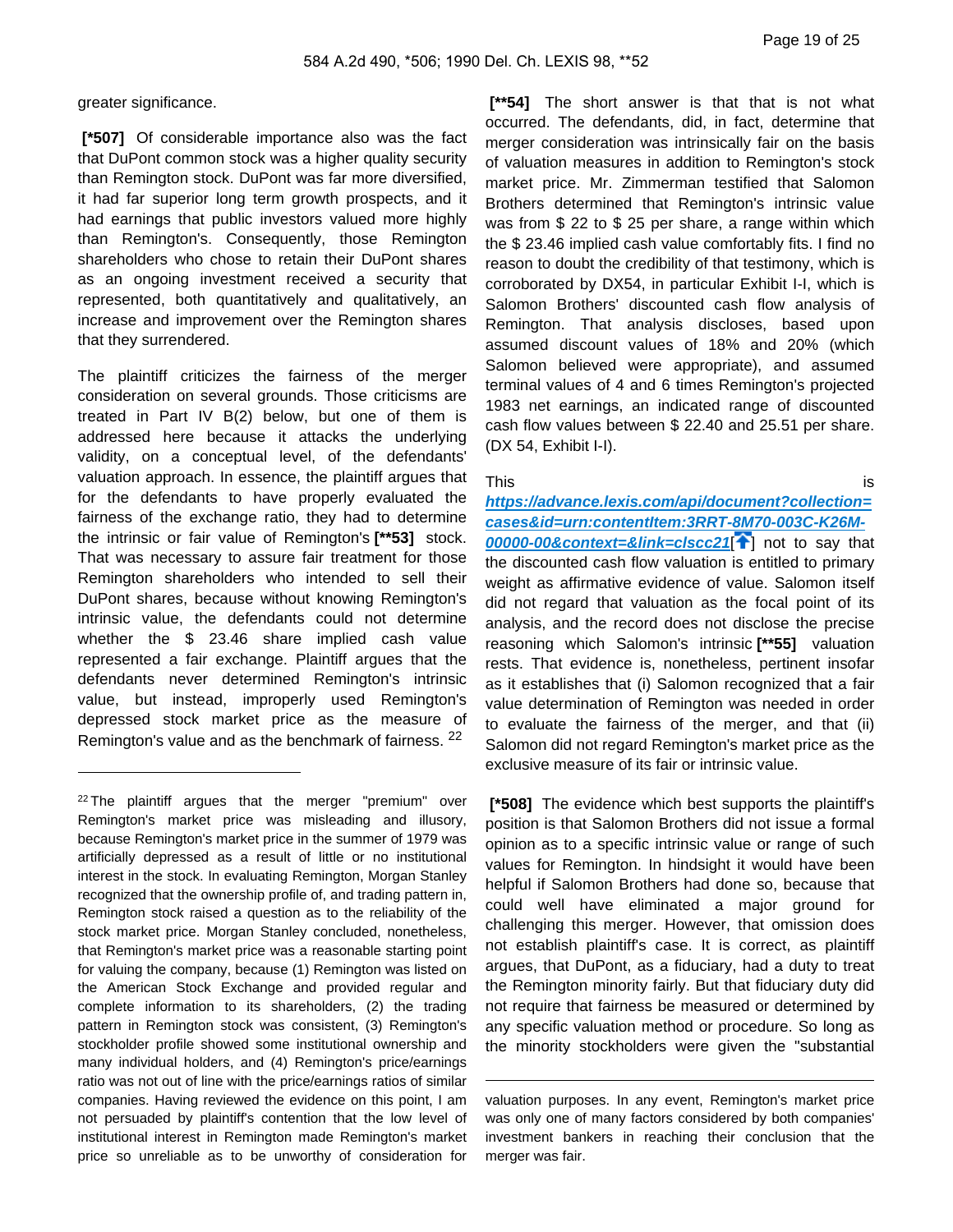equivalent in value of what . . . [they] had before" ( [Sterling, 93 A.2d at 114](https://advance.lexis.com/api/document?collection=cases&id=urn:contentItem:3RRT-8870-003C-K0C1-00000-00&context=)), and so long as DuPont can prove, based upon sound and **[\*\*56]** persuasive evidence, that it furnished that value equivalent, no orthodoxy prescribes or constricts the form that such proof should take. Cf. Weinberger v. UOP, Inc., 457 [A.2d at 712](https://advance.lexis.com/api/document?collection=cases&id=urn:contentItem:3RRT-7P40-003C-K1P9-00000-00&context=).

In this case the defendants chose to evaluate the fairness of the merger by determining the amount of DuPont stock that would be the fair value equivalent of a share of Remington, measured largely by fundamental investment characteristics that were generally applicable to Remington as a whole. That approach is consistent with the underlying thrust of a fair or intrinsic valuation, which is to value the entire corporation and allocate that value pro-rata to each of its shares. See [Cavalier Oil Corporation v. Harnett, Del. Supr., 564 A.2d](https://advance.lexis.com/api/document?collection=cases&id=urn:contentItem:3RRT-79K0-003C-K4G4-00000-00&context=)  [1137 \(1989\)](https://advance.lexis.com/api/document?collection=cases&id=urn:contentItem:3RRT-79K0-003C-K4G4-00000-00&context=). The approach utilized here was, in these circumstances, a valid method to determine the fairness of the DuPont-Remington merger, and the plaintiff has identified no legal authority or precept that would require an opposite conclusion. <sup>23</sup>

 **[\*\*57]** In short, the defendants have established, prima facie, that Remington's minority shareholders received the substantial, fair equivalent in value for the Remington shares that they surrendered in the merger. I now consider the plaintiff's contrary evidence and arguments.

#### 2. The Plaintiff's Evidence of Unfairness of the Merger Price

Through the testimony of her valuation expert, Nathan Belfer, the plaintiff attempted to show that Remington's fair value considerably exceeded \$ 23.46 per share. Mr. Belfer performed four separate valuation analyses: (a) a discounted cash flow valuation, (b) an adjusted book valuation, (c) an analysis based upon third party inquiries proposing an acquisition of the entire company, and (d) a valuation based upon the price earnings ratios of comparable companies. For the reasons now discussed, I find the plaintiff's evidence and contentions to be unpersuasive.

#### a) The Discounted Cash Flow Analysis

Mr. Belfer employed a discounted cash flow analysis of Remington to arrive at a value of \$ 36.38 per share. In so doing, Belfer relied upon the Brunner memorandum for his critical assumptions, which included an 8% earnings growth rate and a 12% discount **[\*\*58]** rate. In my view, Mr. Belfer's reliance upon the Brunner memorandum and assumptions was unwarranted.

To reiterate, the valuations in the Brunner memorandum were made not to value Remington stock for purposes of the merger, but, rather, to determine whether DuPont could sell its Remington shares on break even or economically advantageous terms. Brunner's valuation did not represent **[\*509]** his conclusions as to the fair value of Remington stock. Indeed, Brunner's superior, Mr. Buxbaum, considered the 8% growth rate and a 12% discount rate assumptions to be erroneous, and testified that an appropriate growth rate for Remington in 1979 would have been 6%, and an appropriate discount factor, at least 15%. The evidence is more supportive of Mr. Buxbaum's position than Mr. Belfer's.

During the period 1969-1978, Remington's historical earnings growth rate was 6% per year. Belfer's assumption that Remington's earnings would grow indefinitely at 8% is at odds with that history and ignored the fact that Remington was in a mature industry that faced significant regulatory problems. Belfer's assumption of a 12% discount rate was also erroneous, because that rate was based upon DuPont's cost of capital, **[\*\*59]** not Remington's. The credible evidence establishes that to determine an appropriate discount factor, one must utilize the cost of capital of the company being acquired, not of the acquiring company. In 1979 Remington's cost of capital was considerably higher than 12%: Messrs. Zimmerman and Stott testified that Remington's cost of capital was 20%, and Salomon Brothers used discount rates of 18% and 20%.

#### b) The Adjusted Book Value Analysis

In his second analysis, Mr. Belfer adjusted Remington's book value (\$ 23.07 per share as of September 30,

<sup>23</sup>Nor has the plaintiff articulated a persuasive basis for distinguishing between the fairness of the consideration received by those Remington stockholders who chose to retain their DuPont stock received in the merger, and those who did not. If (as the Court has found) the Dupont shares received in the merger represented fair consideration to those Remington stockholders who elected to retain their DuPont shares, then why would not the market value equivalent of those same shares also represent fair value to the Remington shareholders who chose to sell their DuPont stock? That reasoning appeals to a fair minded person's sense of logic, at least where the stock received is fairly valued by the market. The plaintiff here does not challenge, and indeed concedes, the reliability of the market price for DuPont stock, which was (and is) one of the world's most widely held and traded securities.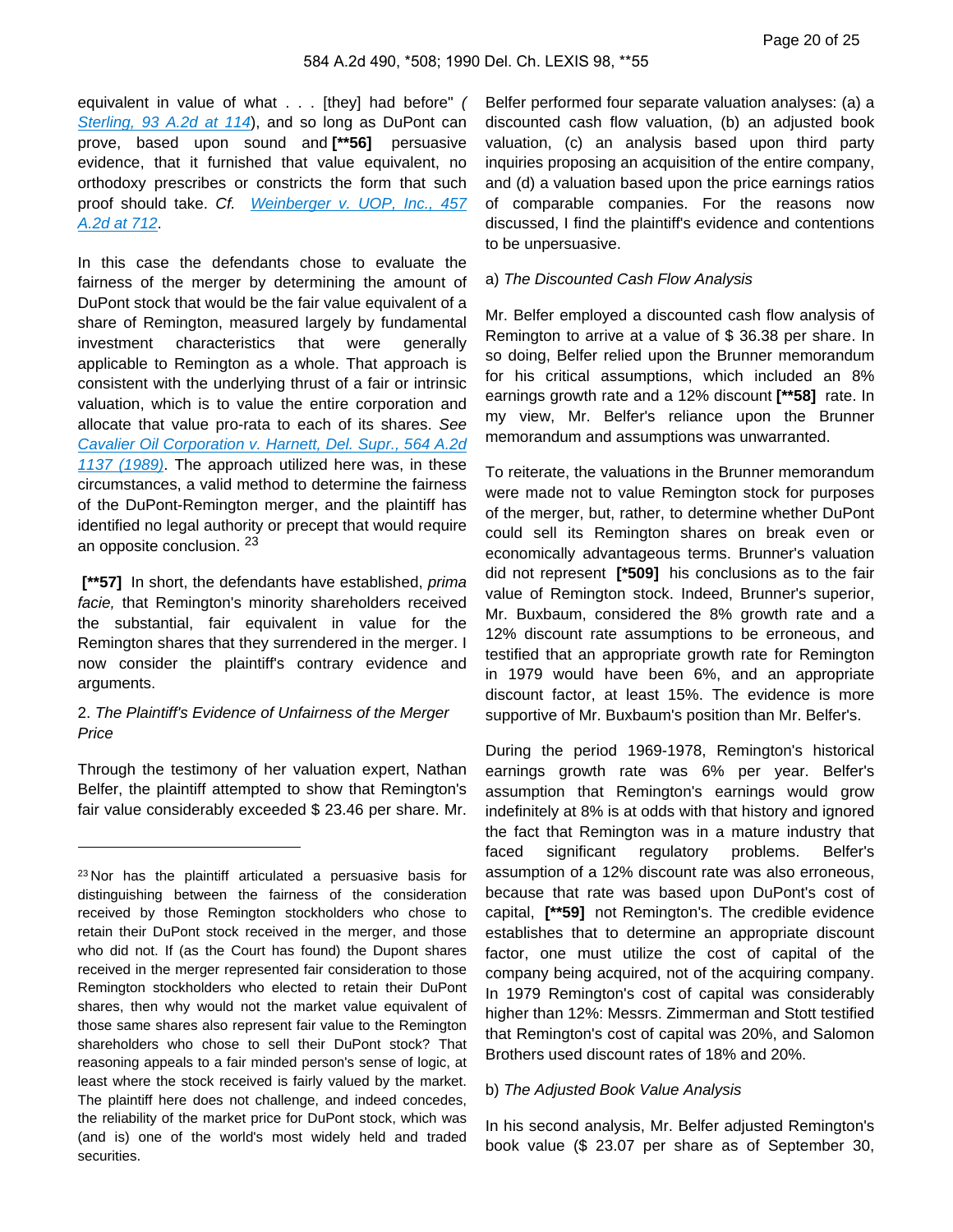1979) upwards to reflect the higher appraised value of Remington Farms and the higher market value of Remington's inventory. The resulting figure was \$ 28.47 per share.

That approach is flawed for two reasons. First, precisely what value the \$ 28.47 per share figure is supposed to represent is unclear. Belfer admitted that he marked up only the inventory and Remington Farms, but gave no consideration to marking up -- or down -- Remington's other assets. Therefore, to the extent that that exercise was intended to convert book value into a measure of value based upon the market value of Remington's assets, the \$ 28.47 result was unreliable **[\*\*60]**  because it was highly selective and inconsistently applied.

Moreover, Belfer's adjusted book value approach was somewhat akin to comparing apples to oranges. Belfer compared Remington's adjusted book value to DuPont's stock market price, rather than valuing DuPont and Remington shares in the same manner and then comparing those values. Had the same value criteria been compared, DuPont would have been revealed as worth considerably more than \$ 23.46 per share. Like many large corporations, DuPont had assets whose market or replacement value far exceeded their book value. DuPont's inventory had a replacement value of \$ 632 million above book value, its plant had a replacement value of \$ 10 billion above book value, and its patents generated \$ 100 million a year in royalty income but were carried on the books at only \$ 1 per patent. Even DuPont's investment in Remington was carried on its books at only \$ 1.70 per share, although in July, 1979, Remington's shares were publicly traded at \$ 15 per share.

For these reasons, Belfer's adjusted book valuation of Remington has no probative value.

### c) Third Party Inquiry Analysis

Between August 17, 1979 and January 17, 1980, DuPont and Morgan **[\*\*61]** Stanley received expressions of interest from third parties concerning possible acquisitions of all of Remington at prices of \$ 26 and \$ 27 per share. Neither DuPont, Remington, nor Salomon Brothers pursued these third party inquiries or insisted that they be further explored. Mr. Belfer testified that those expressions of interest constituted persuasive evidence that the value of Remington was at least \$ 26 per share. I cannot concur.

The contacts with DuPont were initial inquiries, not firm

offers. They were made contingent upon review of Remington's non-public business and financial information, and on negotiation of satisfactory acquisition agreements. Moreover, the inquiries contemplated an acquisition of the entire company, which could not have occurred **[\*510]** without DuPont selling its Remington stock. DuPont had no obligation to sell its stock, [Bershad, 535 A.2d at 845](https://advance.lexis.com/api/document?collection=cases&id=urn:contentItem:3RRT-7FG0-003C-K05X-00000-00&context=), and had chosen not to do so. Accordingly, these inquiries do not, in my opinion, constitute persuasive evidence supporting Belfer's view that Remington's minority shareholders could have realized \$ 26- \$ 27 per share for their holdings.

#### (d) Price-Earnings Analysis

Finally, Belfer applied a **[\*\*62]** price earnings (P/E) multiple of 7 to 8 to Remington's projected 1980 earnings (\$ 4.00, which Belfer reduced to \$ 3.75 per share) to arrive at a value of \$ 26.25 to \$ 30 per share. I find that approach to be deficient as well.

First, the use of estimated 1979 earnings inflated the valuation result. Remington's actual 1979 earnings were \$ 3.30 per share, not \$ 3.75. Based upon the historical 1979 earnings, the actual merger terms reflected a P/E ratio of 7.1, (\$ 23.46 divided by  $$3.30 = 7.1$ ), which was within Mr. Belfer's range of P/E ratios.

Second, it is unclear which comparable companies Mr. Belfer relied upon to derive his P/E ratio, and there is substantial reason to doubt that those companies were comparable in a meaningful way. At his deposition Belfer relied on certain comparables, but at trial his list of comparables had changed. In plaintiff's post-trial brief, Mr. Belfer is portrayed as having relied upon two comparables, Coleman (with a P/E of 7 to 8) and Browning (with an acquisition P/E of 20). The resulting confusion as to which comparables plaintiff's expert actually relied upon is accentuated by Remington's unique feature as a one- line-of-business gun company that **[\*\*63]** was 70% owned by another corporation. In that sense neither Browning nor Coleman was comparable to Remington. However, another company that Belfer did not consider -- Storm Ruger, which was 70% owned by two families and manufactured handguns -- had a P/E ratio of 4.68, markedly less than Belfer's P/E ratio of 7 to 8.

\* \* \*

For the above reasons, I conclude that the merger terms were substantively fair to the Remington minority.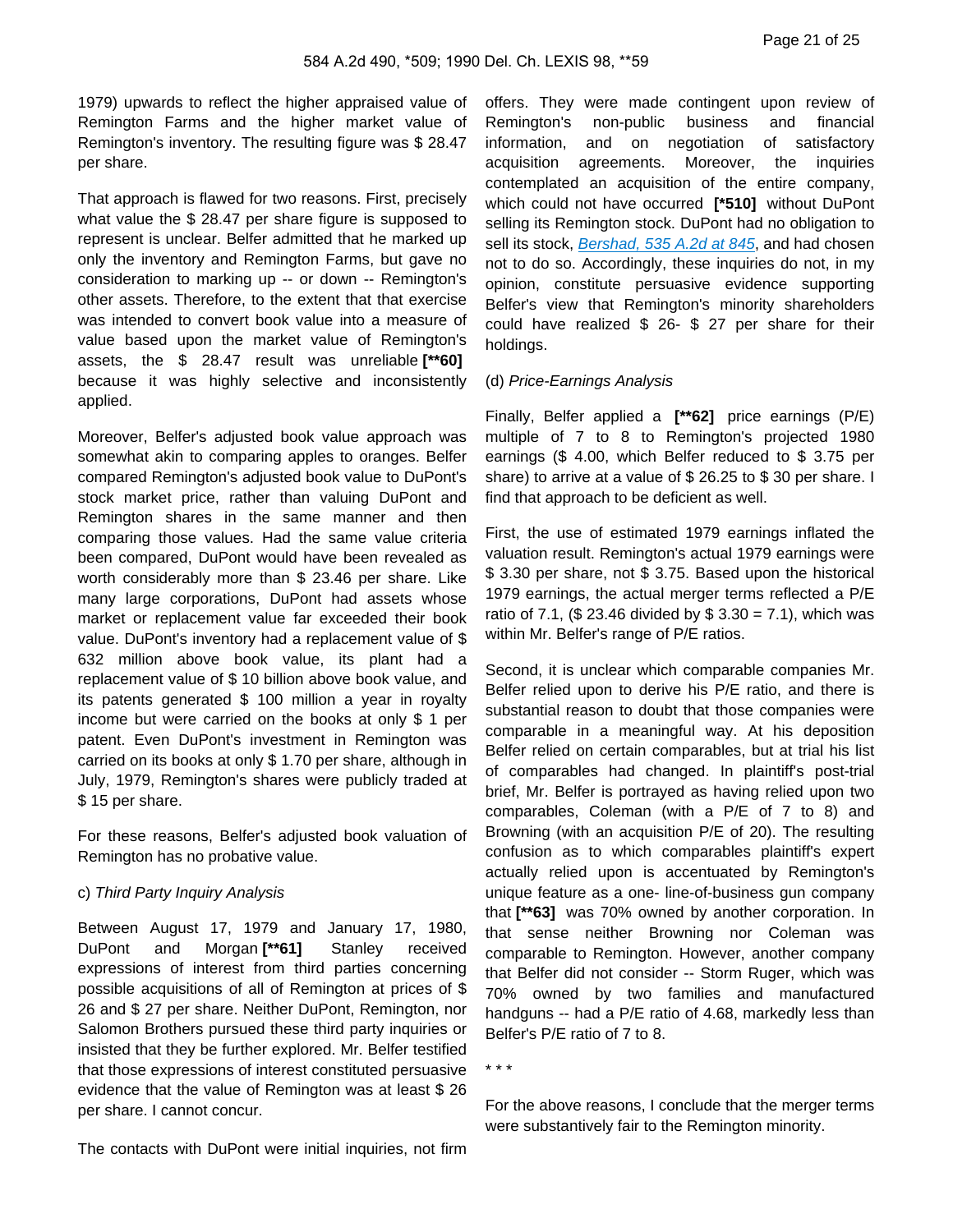## V. THE CLAIMS AGAINST REMINGTON'S **DIRECTORS**

Finally, the plaintiff claims that Remington's independent directors were grossly negligent in considering, evaluating, negotiating, and approving the merger. Because the Court has found that Remington's minority stockholders were fairly treated in the merger, as a technical matter this Opinion could conclude without addressing the gross negligence claim. However, the interests of judicial economy, and the policy favoring a trial court determination of all principal charges of wrongdoing, make it appropriate to resolve these accusations against Remington's independent directors at this time.

The plaintiff argues that Remington's directors were grossly negligent in several distinct respects. In reviewing those **[\*\*64]** claims, it must be kept in mind that those defendants **[https://advance.lexis.com/api/document?collection=](https://advance.lexis.com/api/document?collection=cases&id=urn:contentItem:3RRT-8M70-003C-K26M-00000-00&context=&link=clscc22) [cases&id=urn:contentItem:3RRT-8M70-003C-K26M-](https://advance.lexis.com/api/document?collection=cases&id=urn:contentItem:3RRT-8M70-003C-K26M-00000-00&context=&link=clscc22)[00000-00&context=&link=clscc22](https://advance.lexis.com/api/document?collection=cases&id=urn:contentItem:3RRT-8M70-003C-K26M-00000-00&context=&link=clscc22)<sup>[4[\]](#page-5-0)</sup> are cloaked with** a presumption that they acted with appropriate due care, and that the plaintiff has the burden to overcome that presumption. [Citron, 569 A.2d at 64](https://advance.lexis.com/api/document?collection=cases&id=urn:contentItem:3RRT-78S0-003C-K48M-00000-00&context=), Aronson, 473 [A.2d at 812](https://advance.lexis.com/api/document?collection=cases&id=urn:contentItem:3RRT-7N20-003C-K1FR-00000-00&context=). The plaintiff has failed to carry that burden.

In broadest terms, the evidence shows that the Merger Committee's actions were both advised and the product of an appropriately deliberative process. Cf. AC [Acquisitions v. Anderson, Clayton & Co., Del. Ch., 519](https://advance.lexis.com/api/document?collection=cases&id=urn:contentItem:3RRT-8SD0-003C-K30W-00000-00&context=)  [A.2d 103 \(1986\)](https://advance.lexis.com/api/document?collection=cases&id=urn:contentItem:3RRT-8SD0-003C-K30W-00000-00&context=); compare [Smith v. Van Gorkom, Del.](https://advance.lexis.com/api/document?collection=cases&id=urn:contentItem:3RRT-7M90-003C-K197-00000-00&context=) [Supr., 488 A.2d 858 \(1985\)](https://advance.lexis.com/api/document?collection=cases&id=urn:contentItem:3RRT-7M90-003C-K197-00000-00&context=). Immediately after the committee was formed, Messrs. Stott, Silliman, and Dixon retained highly qualified legal and financial advisors upon whom the Committee relied but also oversaw. Counseled by these advisors, the Committee considered and evaluated the DuPont proposal for over two and one half months, then evaluated and negotiated a superior proposal. The Committee's deliberative process included numerous meetings, independent of the full Board, and attendance at three meetings of the full Board where the proposed **[\*511]** merger was considered. Even after the Remington Board **[\*\*65]** approved the revised merger proposal, the Committee pressed Salomon Brothers to reexamine its fairness opinion in light of current market conditions and all other relevant factors. It is against this background that the plaintiff's due care claims will be evaluated.

The plaintiff first contends that the Remington directors' "less than vigorous conduct" is attributable to their friendly and close relationship with DuPont and its directors. (Pl. Op. Br. at 44). That contention is not so much a clearly articulated claim of wrongdoing as an oblique suggestion that because of such "extraneous influences," the Remington directors were not independent of DuPont and, hence, were disabled from evaluating the proposed merger on its merits. See [Aronson, 473 A.2d at 816](https://advance.lexis.com/api/document?collection=cases&id=urn:contentItem:3RRT-7N20-003C-K1FR-00000-00&context=).

The overwhelming evidence shows that the members of the Merger Committee who acted on Remington's behalf in this transaction were independent of DuPont and fully capable of evaluating the merger on its merits. The plaintiffs' contrary suggestion lacks evidentiary and legal support. While the Remington directors may have had cordial relationships with DuPont, that fact, without more, did not disable them **[\*\*66]** from acting independently and in the best interests of the minority stockholders. Id.

B.

The plaintiff next contends that the Merger Committee was grossly negligent because its members did not view their role as requiring them to determine the fairness of the merger. Instead, plaintiff argues, the Committee envisioned its role as being simply to obtain an investment banker's fairness opinion and then, without independently determining the fairness of the merger, passively delegating to the minority stockholders the decision whether or not to approve the transaction.

That contention finds no support in any credible evidence of record. From the outset and throughout the process, the Committee members understood that their overriding responsibility was to the minority shareholders. The suggestion that the Merger Committee envisioned its duty as simply to passively transmit the proposal to stockholders, is manifestly inconsistent with the way the Committee and Salomon actually went about their work. <sup>24</sup> The Committee had numerous meetings with advisors to evaluate the initial and revised proposals, as well as a ten hour negotiating session in which it rejected DuPont's initial merger **[\*\*67]** offer and twice elicited improvements to it. If plaintiff's scenario were correct, the Committee

<sup>&</sup>lt;sup>24</sup> In its engagement letter, the Committee recognized that Salomon might not be able to opine that the proposed merger was fair, which is precisely what occurred in connection with the initial .52 proposal.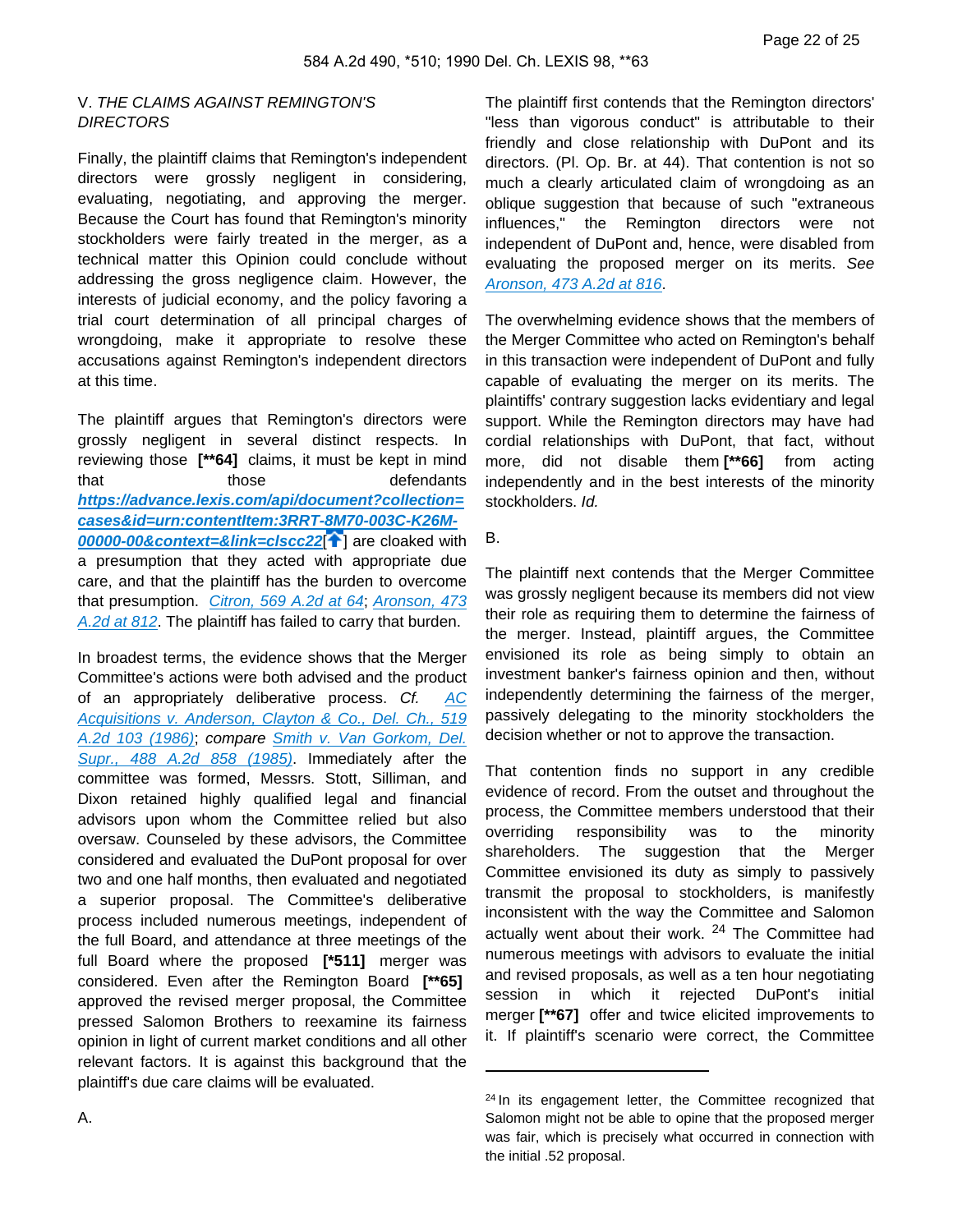would simply have allowed the minority stockholders to vote on DuPont's initial .52 proposal. Precisely the opposite actually occurred.

C.

The plaintiff charges that the Committee was grossly negligent because it ignored certain criticisms about the proposed merger made by investment banking houses seeking to be retained by the Committee, as well as criticisms by certain stockholders, and a Value Line report. It is claimed that this information would have shown that the initial merger proposal was unfair.

None of these comments, however, were ignored. They were furnished to Salomon Brothers which, together with the Committee, considered their subject matter. Most importantly, the notes regarding calls from investment **[\*\*68]** bankers seeking to be retained, the July 27, 1979 Value Line report, and the comments from shareholders all pertained to the initial merger proposal which the Committee rejected. Accordingly, the relevance of this contention is, to say the least, obscure.

# D.

Plaintiff next argues that the Merger Committee and the Remington Board were provided no basis for Salomon Brothers' **[\*512]** fairness opinion, other than a brief oral discussion on the day the proposal was approved. That contention also lacks evidentiary support.

Only by focusing exclusively on the discussions that occurred at the October 2, 1979 meetings of the Merger Committee and the full Remington Board does this contention attain surface plausibility. However, the argument ignores the fact that for over ten weeks Salomon Brothers continually discussed with the Committee the analysis it was performing. During that time Mr. Stott "was on the telephone to [Salomon] every other day." (TR VII at 152). The argument also ignores the meetings of August 31, 1979 and September 14, 1979, held specifically to review what Salomon Brothers was doing, the all-day negotiating session on September 30, and the October 30, 1979 meeting at which the **[\*\*69]** Committee questioned Salomon at length as to the basis of its opinion. Mr. Zimmerman testified that by October 2 Salomon had "lived with" the Committee since mid-July, and that the Committee had the benefit of all of Salomon Brothers' work. In short, neither Salomon Brothers' analysis nor the Committee's review of that analysis began or ended on October 2, 1979.

E.

Finally, the plaintiff contends that the Merger Committee had no basis for its decision, because it relied upon Salomon Brothers, whose opinion was not worthy of reliance, as Salomon had not performed an evaluation of Remington. That claim, like the others, has no credible evidentiary support.

Taking plaintiff's arguments in reverse order, the record clearly demonstrates that Salomon Brothers made an evaluation of Remington. DX54, which is an approximately one inch thick book of financial analyses of Remington and DuPont, represented a portion of its work. As earlier discussed, Salomon compared the attributes of ownership enjoyed by Remington stockholders before the merger with those that they would enjoy after the merger, and evaluated Remington stock on a comparative basis in relation to DuPont stock. (See DX 29, DX **[\*\*70]** 75; and pages 40-44 supra of this Opinion). Salomon also concluded that share prices of DuPont that created values in the \$ 22 to \$ 25 range represented Remington's fair value. (TR VII at 99-102, 173-78, see also this Opinion at pages 45- 46). What Salomon Brothers did not do was issue a formal opinion placing a specific dollar value or range of values upon the Remington minority stock.

The record further establishes that although the Committee relied, as it was clearly entitled to do, upon Salomon Brothers for expert financial advice, <sup>25</sup> its members applied their own independent business judgment to the advice they received. The testimony of the two surviving Committee members, Messrs. Stott and Dixon, satisfies me that the Committee clearly understood their fiduciary obligation to make the ultimate business judgment, informed by the advice of Salomon. (TR IV at 208-09, TR V at 70, 121).

 **[\*\*71]** In summary, the evidence unequivocally establishes that the Committee understood its fiduciary obligations, discharged those obligations carefully and faithfully, and produced an improved transaction that was fair to Remington's minority stockholders.

VI.

On the basis of the rulings made herein, final judgment will be entered in favor of the defendants and against the plaintiff. Counsel will submit an appropriate form of

<sup>25</sup> [8 Del. C. § 141\(e\)](https://advance.lexis.com/api/document?collection=statutes-legislation&id=urn:contentItem:5SY3-C2H0-004D-41SM-00000-00&context=); Polk v. Good, Del. Supr., 507 A.2d 531, [537 \(1986\)](https://advance.lexis.com/api/document?collection=cases&id=urn:contentItem:3RRT-7K10-003C-K10X-00000-00&context=); [Rosenblatt, 493 A.2d at 943](https://advance.lexis.com/api/document?collection=cases&id=urn:contentItem:3RRT-7KY0-003C-K17J-00000-00&context=).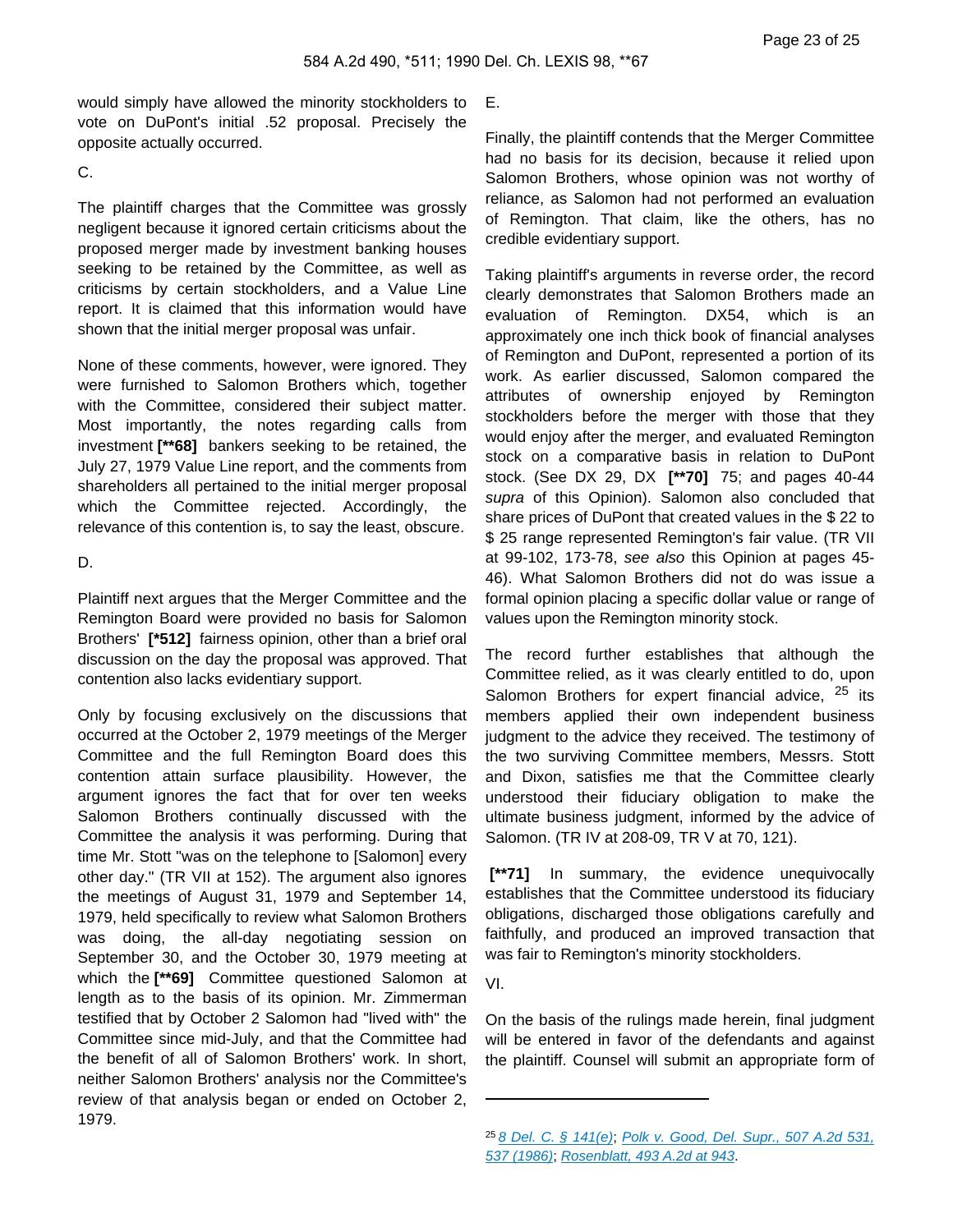order.